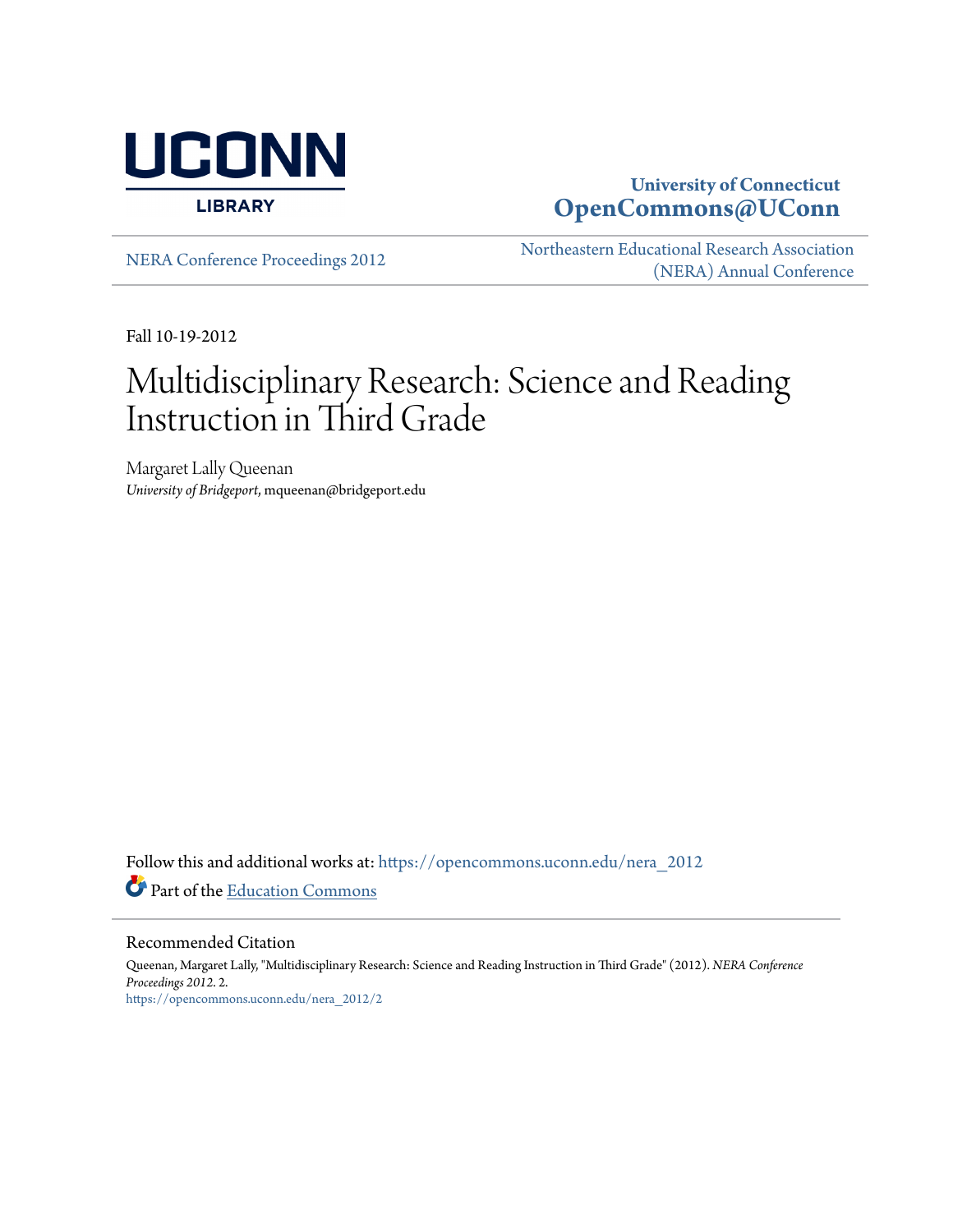#### Running Head: MULTIDISCIPLINARY RESEARCH

Multidisciplinary Research: Science and Reading Instruction in Third Grade

Margaret Lally Queenan, Ph.D.

Associate Dean, School of Education, University of Bridgeport

Correspondence concerning this article should be addressed to Margaret Lally Queenan,

School of Education, University of Bridgeport, Bridgeport, CT 06604.

Contact: mqueenan@bridgeport.edu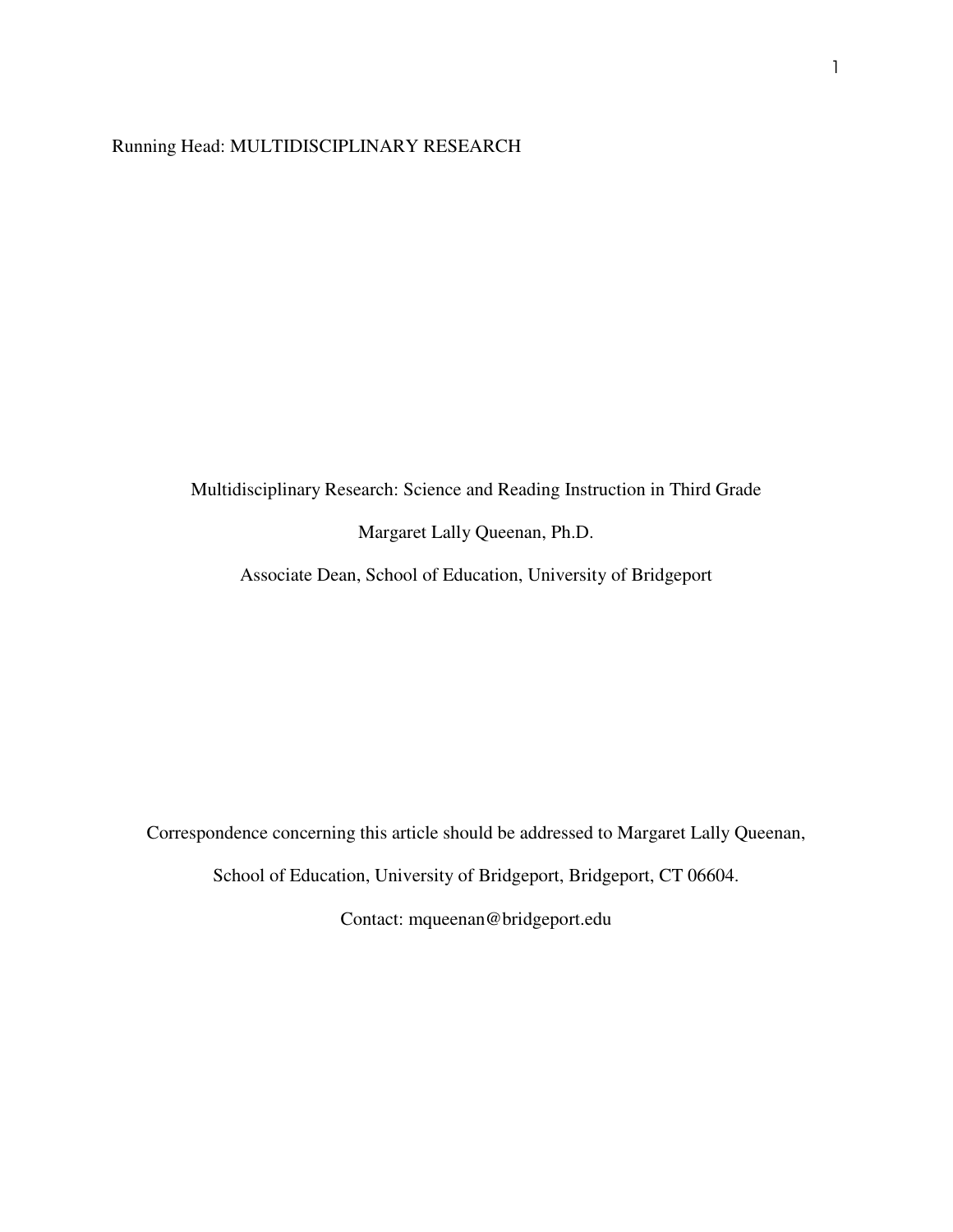## Multidisciplinary Research: Science and Reading Instruction in Third Grade Abstract

This participant observer research study focused on the reading comprehension strategies third grade readers used when reading downloaded texts about cheetahs and online texts about tigers. State standards and the district's curriculum called for third grade students to identify the structures and behaviors that help animals survive in different environments. Using participant observation; that is, teaching the third grade classes and analyzing the artifacts produced as a result, including student products such as online and offline notes and researcher products such as lesson plans and field notes, the researcher asked and answered: What are the challenges and benefits of applying comprehension strategies online and offline.

Keywords: Comprehension Strategies, Reading Online, Motivation, Elaboration, Standards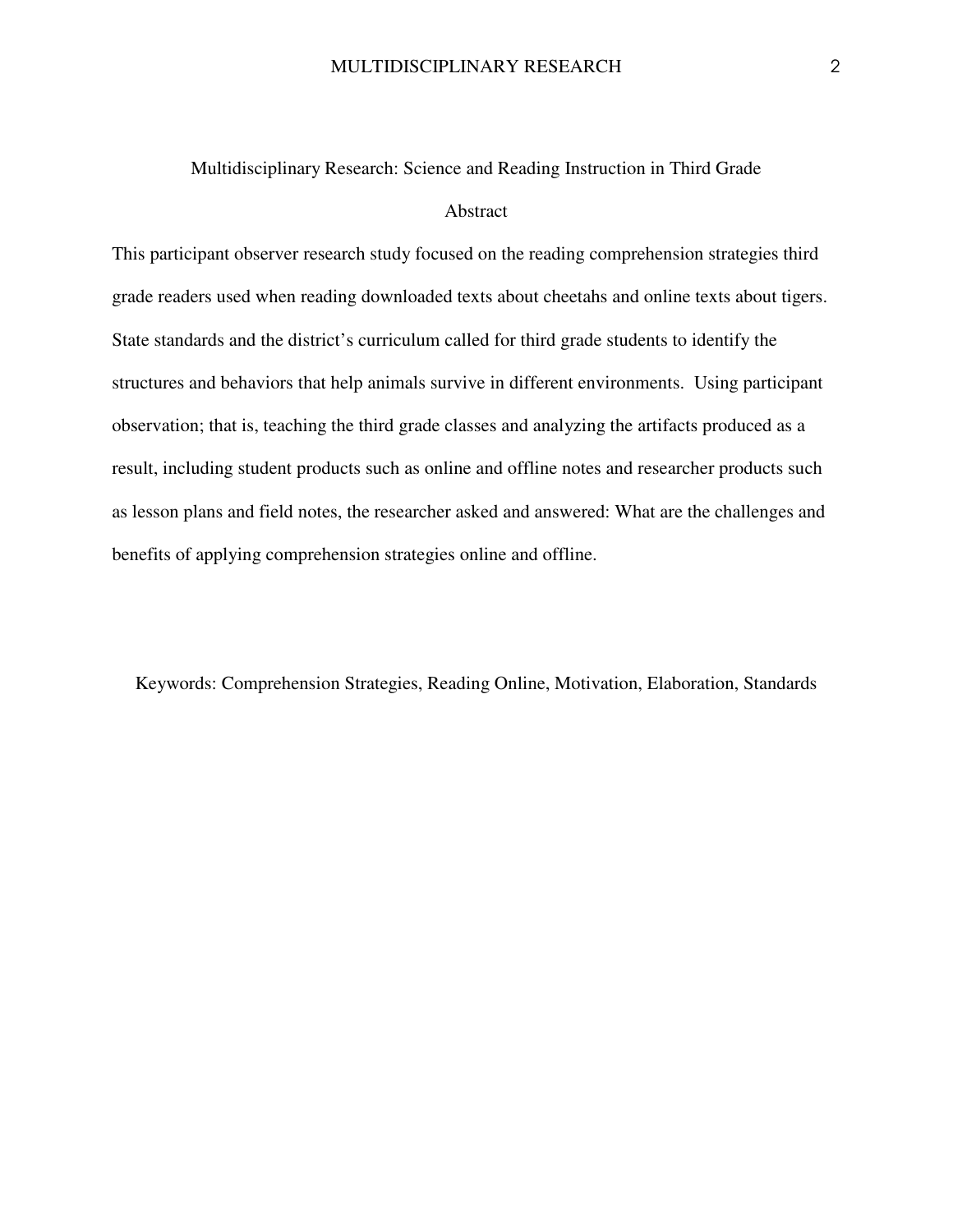This study sought to determine whether the use of comprehension strategies helped third grade students take productive notes and write chapter books as and after they read downloaded texts versus their ability to take productive notes and write poems as and after they read online. The study also sought to determine the challenges and benefits of applying comprehension strategies to writing about survival or extinction. The study asked whether limited resources would impact the participant observer researcher's ability to teach "with fidelity and intentionality" (Dougherty, 2012, p. 147). The researcher was particularly concerned about the English Language Learners in the five third grade classes with whom she worked in Striving Elementary School (a pseudonym) in a large northeastern city. Of the over 805 students in the school, 20.4 percent were English Language Learners, and 22.5 percent did not speak English at home. Of the total population, 84.5 percent received free and reduced lunch. Nevertheless, 60 percent of Striving School's third grade population scored proficient or above on the state mastery test in 2010-11, an increase of 5.4 percent from the 54.7 percent of Striving's third graders who had scored at or above proficient the year before. This gain compares positively to an increase of only 1.8 percent made by third graders in the state, from 72.2 percent to 74 percent who scored proficient or above the previous year (Connecticut Department of Education, 2012). Even though Ladson-Billings (2012) decries "race as a worldview" that conceives of part of the population as "inherently unequal," (p. 117), No Child Left Behind legislation requires that students' test scores be segregated by race (NCLB, 2002). Black students comprised 25.7 percent of Striving Elementary School's population. Their gain on the state mastery test was 2.8 percent as they moved from 54.3 percent to 57.1 percent of Black students scoring at or above proficient. Hispanic students, who comprise 44.8 percent of the total school population, moved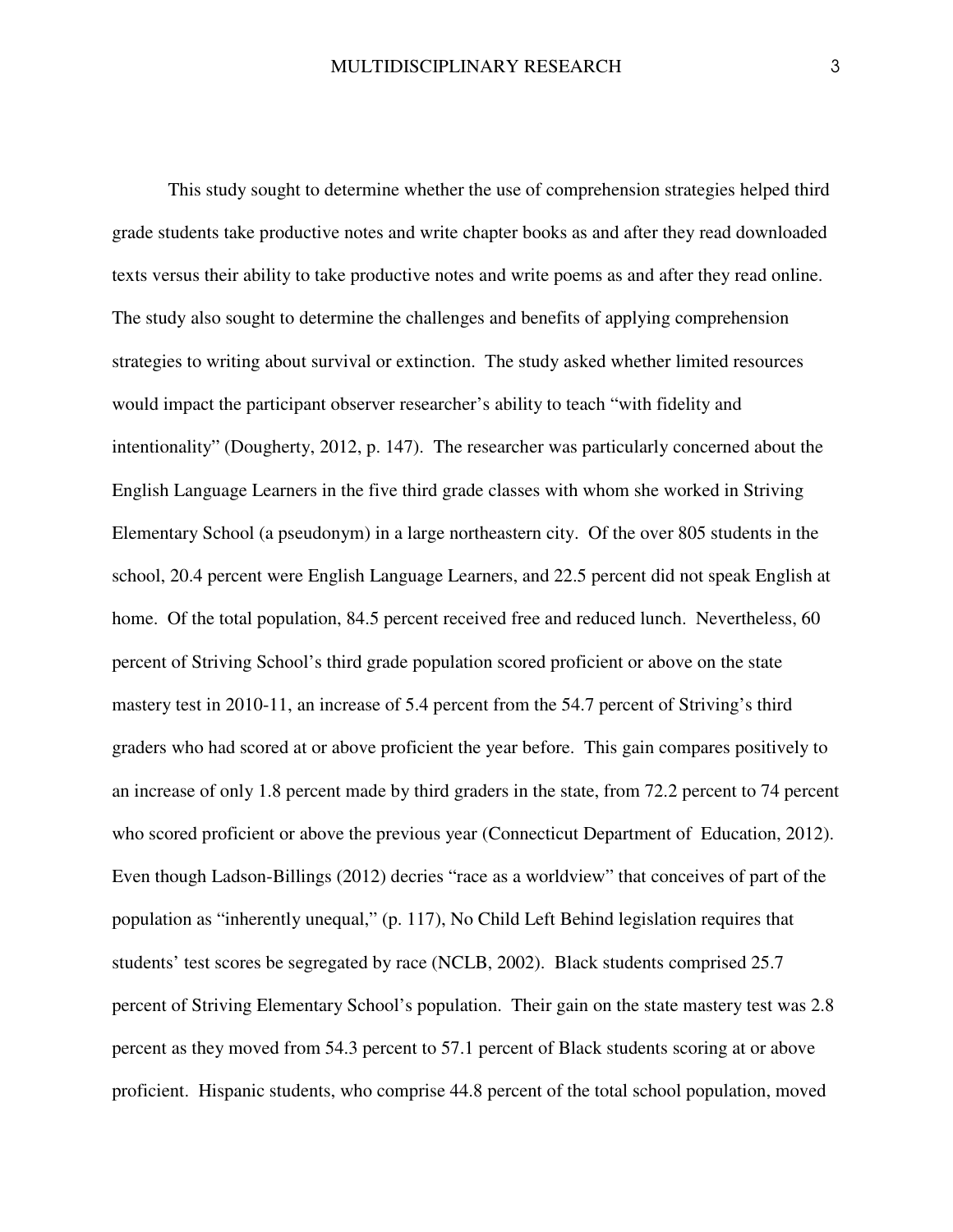from 44.9 percent to 53.7 percent of students scoring at or above proficient, a gain of 8.8 percent. However, only 22.9 percent of the third grade ELL students in Striving Elementary School scored at or above proficient (Connecticut State Department of Education, CeDAR, 2012). To address the special problems confronting newly immigrated students, Echevarria, Vogt, and Short (2000) advocated the use of supplementary materials, including manipulatives, realia, pictures, visuals, multimedia, demonstrations, related literature, adapted text, and graphic organizers (pp. 27-28). While the online texts the students would read in this research project would contain pictures and multimedia and while the researcher could provide graphic organizers for student note taking, it would be difficult in the 30 minutes she had available each week in a tiny computer lab in the basement, where several students had to share a computer, to address all the requirements of an effective Sheltered English lesson (Echevarria, et. al., 2000). These concerns and statistics formed the background for the researcher's work with Striving Elementary School's third grade population.

#### **Theoretical Framework**

Contrasting with the accountability testing of the No Child Left Behind Act (NCLB, 2002),Van Meter and Schuder (1996) called for comprehension to be "negotiated among text and readers" (p. 396). Similarly, constructivism "suggests a greater emphasis on cognitive processing" (Zane, 2009, p. 82). In the constructivist vein, metacognitive thinking skills have been promoted as the processes proficient readers use to make meaning of complex texts (Pressley, Mohan, Raphael, & Fingeret, 2007). Therefore, and particularly because the Common Core State Standards Initiative (CCSSI, 2010) called for students to master complex texts, with the second/third grade reading Lexile raised from 725 to 790 (CCSSI, 2010, Appendix A, p. 8), this study focused on metacognitive thinking skills, among them visualizing, inferring,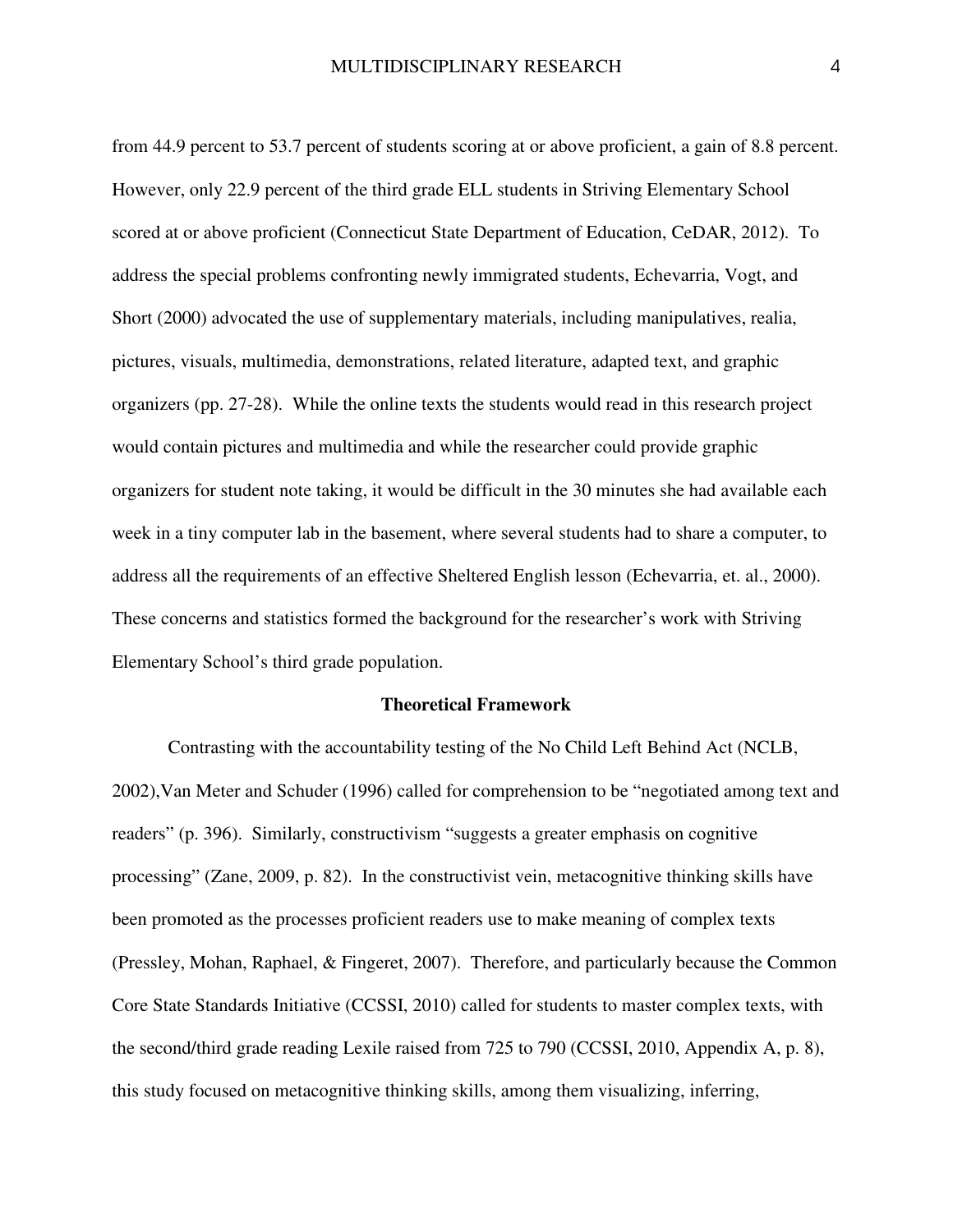synthesizing, monitoring comprehension, determining importance, and self-questioning that would enable students to read more complex texts (Almasi, 2003; Keene & Zimmerman, 2007; Lanning, 2009; Pressley, 2000). At the same time, cognizant of the fact that technology should not be used for its own sake but because "it enhances the quality of student work" (Dougherty, p. 77) and mindful that many urban boys live up to a code that does not display "unmanly" behaviors such as intelligence, articulateness, emotional sensitivity, or reading and writing (Cleveland, 2011, p. 40) and do not always stay on task, the study asked whether reading online would motivate students to read with diligence and take productive notes as they negotiated the meaning of the texts (Van Meter & Schuder, 1996, p. 396). The researcher wondered if reading online would engage students as learners (Cleveland, 2011, p. 175) in a way that reading downloaded texts did not and if it would count as a "compelling situation" that students would find relevant and worthy of their time (Cleveland, 2011, p. 176). Would students be as engaged as the ones Clyde, Barber, Hogue, and Wasz described (2006): "Instead of being bystanders, they had become participants in the story" (p. 11). In Clyde, et. al.'s study (2006), students imagined what the characters in *Ruby the Copycat* (Rathman, 1991) were feeling. The difference between Clyde, et. al's (2006) study and the current one, however, was that students would be reading nonfiction texts online rather than fiction texts in class. Smith and Wilhelm (2002) used a sociocultural model of learning that provided the means for students to move "from being a novice to being an expert" (p. 38) in pursuit of Csikszentmihalyi's (1990) flow experience where, in Smith and Wilhelm's (2002) words, "people are so focused on what they are doing they lose awareness of anything outside the activity" (p. 41). Smith and Wilhelm (2002) warned that this state of flow rarely happens in a classroom where teachers "think of education only as preparation for the future" (p. 69), when "school leaps from topic to topic," and texts don't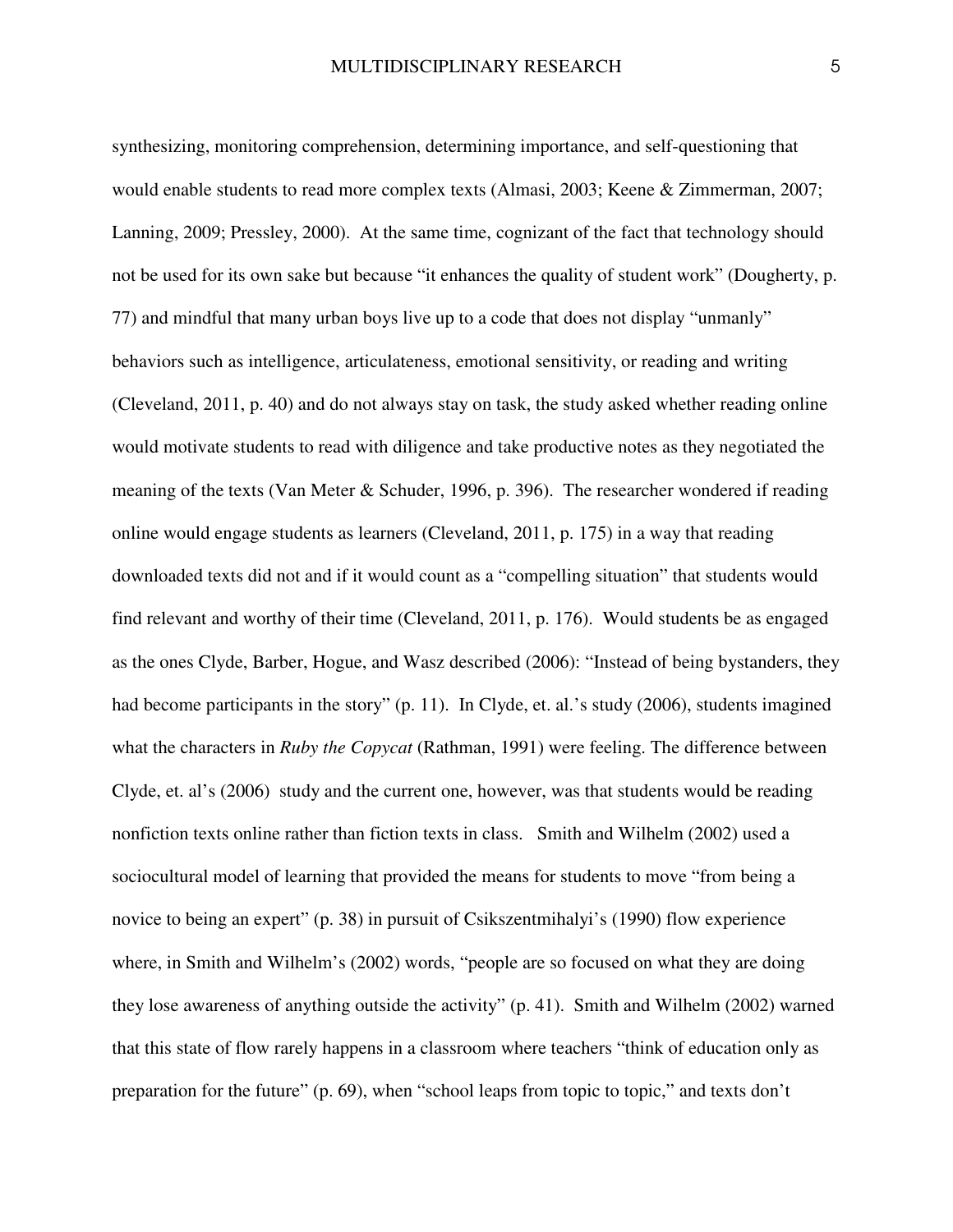provide the deep understanding that helps students develop "a sense of competence and control" (p, 107). However, Smith and Wilhelm's (2002) data showed that resistant students become engaged learners if teachers "tap in to existing student interests, tap the conditions of flow to develop and sustain new ones, and show students the connection of learning to their lives" (p. 113). These theorists, then, offered the theoretical framework that supported this research project.

#### **Methodology**

Croninger and Valli (2009) described high quality teaching as a "multidimensional phenomenon best studied through a variety of overlapping, complementary strategies" linked to "rich descriptions of classroom practice" (p. 101). Such a description, also called for by Geertz (1973), was strived for in this study. Rizvi (2012) described multidisciplinary research as an "exploration of problems across subject boundaries, to gain a deeper insight into the studied topics" (p. 2). This study explored problems across science and reading to account for third graders' low reading achievement and the challenge of teaching science in an accountability culture when science is not a state-selected NCLB (2000) assessment in third grade. The study used participant observation where "the researcher…becomes to some extent a member of the community which she is studying" (Boody, 2009, p. 49). The researcher taught reading comprehension strategies (Coiro, 2011; Pressley, 2001) as part of science instruction (Wiley, Goldman, Graesser, Sanchez, Ash, & Hemmerich, 2009) in Striving Elementary School in a high poverty district where the researcher had been conducting action research for six years. Agar (1980) warned of "interference" when a researcher "eats with the group, works with them, relaxes with them, and hopefully comes to understand them" (p. 6). Ethical issues, therefore, particularly "protecting the confidentiality of participants," were a concern (Nolen & Vander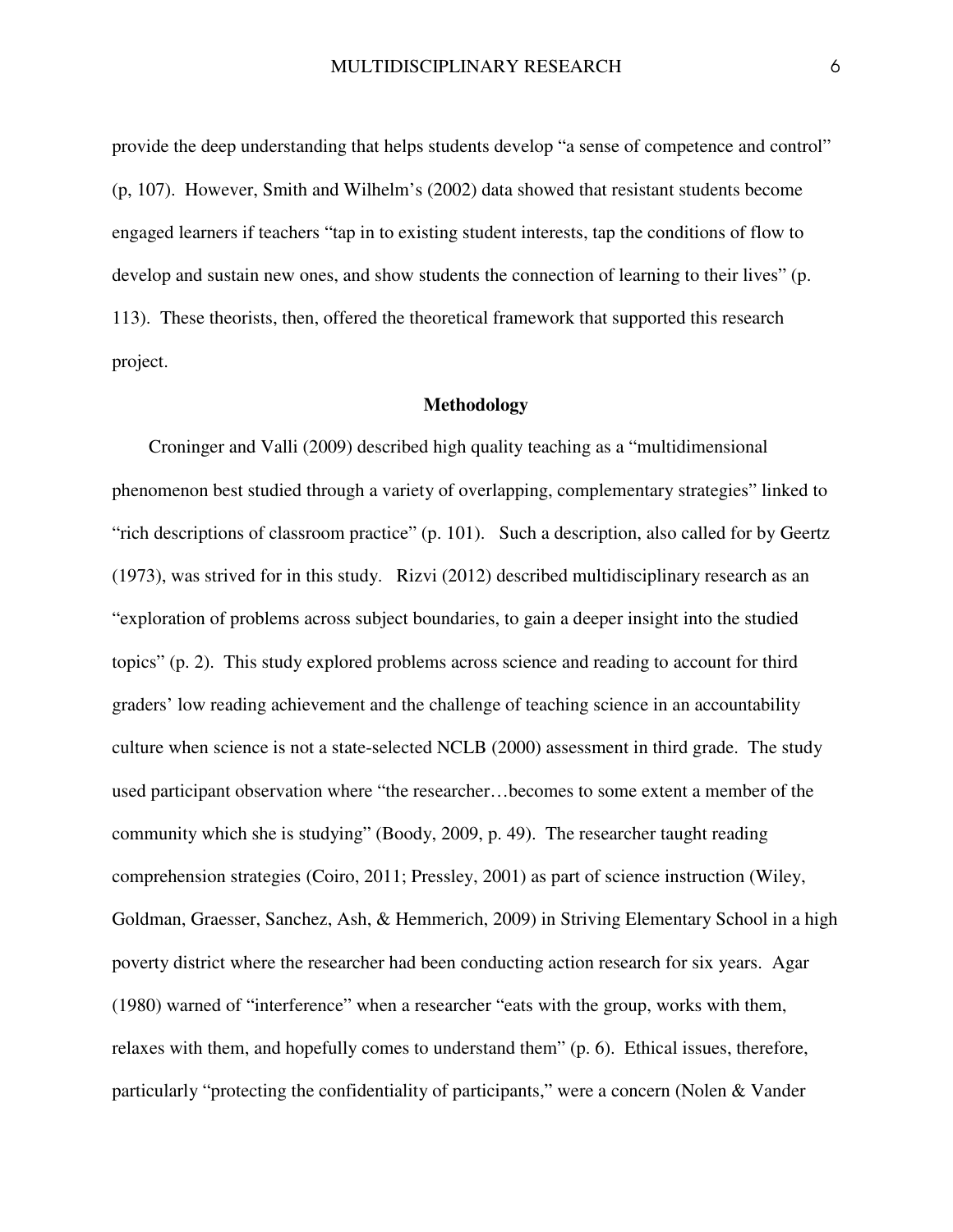Putten, 2007, pp. 403-404). As a consequence, the study was shared with the participating teachers and administrators not only to triangulate the data (Glaser & Strauss, 1967; Spradley, 1979) but to ensure that student, teacher, administrator, school, and district confidentiality was protected (Kamberelis & Dimitriadis, 2005).

Data included student artifacts (notes, poems, and selected websites), researcher artifacts (lesson plans, downloaded texts and online websites, and field notes), and transcribed interviews. For example, four students in Miss Rhodora's class (Teachers' names are pseudonyms) told the researcher that to help students become good readers, she should have them read a lot and that good readers have to get used to reading all the time. The students suggested telling teachers to practice "five finger words," by which they meant those words that would cause students to put a finger down each time they did not know a word as they were reading. A typical lesson plan noted that given a demonstration by the teacher/researcher on pretending to be a tiger, students would be able to pretend they were tigers and guess (infer) what it would be like to have forests as far as they could roam and then watch the trees fall, find the forest gone, and be cast away. Perhaps the students might think, as the researcher modeled while thinking aloud, "I am the tiger, and I am being killed for my bones to make medicine" or "killed for my beautiful striped coat, even though I am nine feet long and weigh 400 pounds." In the lesson plan, students would then "become" tigers and write poems individually or with partners, as they preferred, using notes taken during previous readings of articles about tigers on websites. The researcher would model the use of metaphors; for example: "I am the tiger. I am stronger than an earth mover, faster than a cheetah, oranger than a pumpkin."

Analysis included constant comparison of coded data (Glaser & Strauss, 1967), assisted by NVivo9 software (2010) and a graduate of our School of Education who had learned the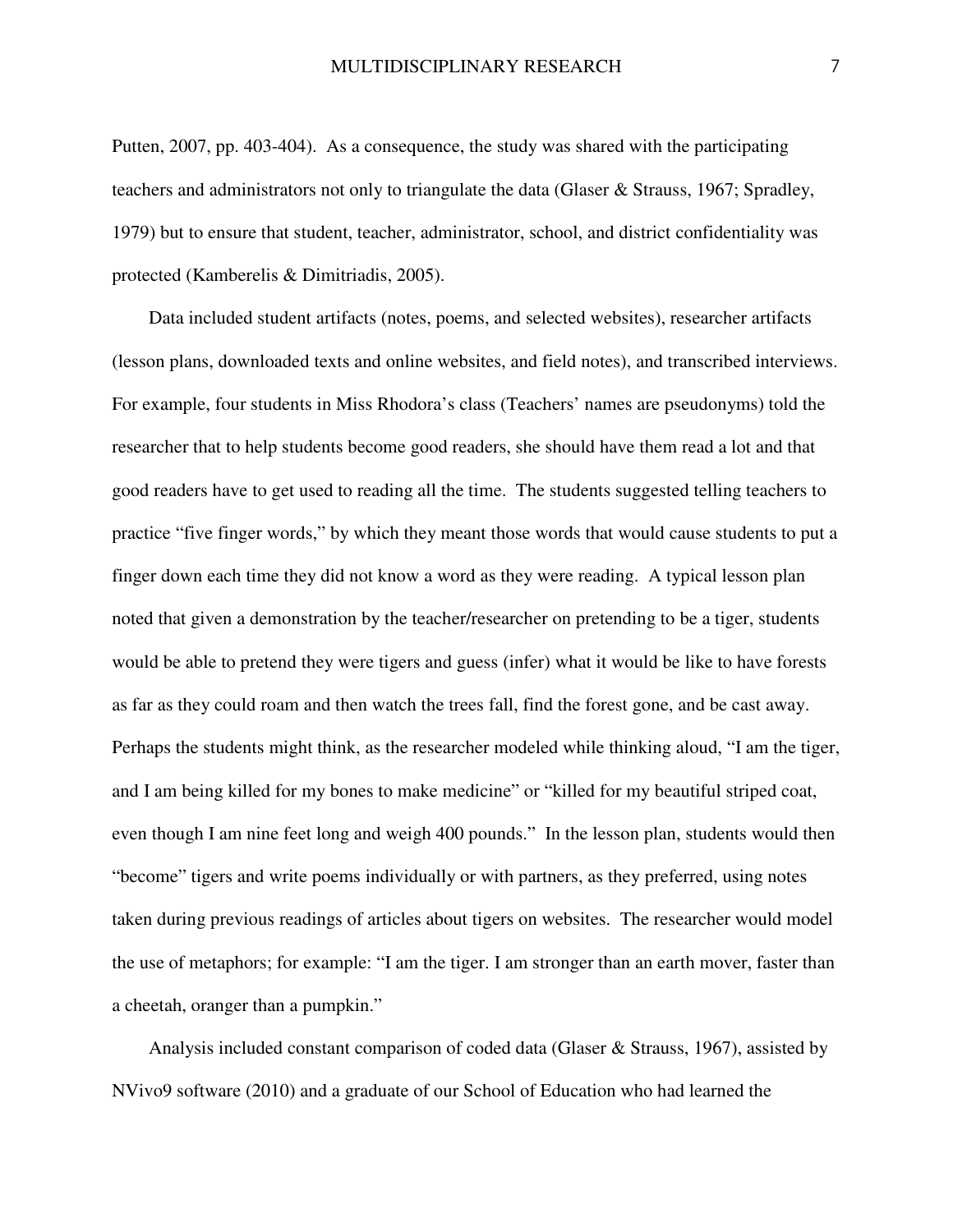comprehension strategies and recognized them in use. She assisted with coding and discovered such uses as "determining importance" (for example: "Cheetahs are meat eaters." And "Cheetahs have sharp teeth. They hunt guzls [gazelles]." And "What I know about cheetahs is that they are not faster than sonic and they are pretister [predators]." The graduate noted "copying" as a code, and the researcher agreed with her; however, when students transformed those notes into chapter books when they read downloaded texts and poems when they read online texts or into pictures to show what they visualized, students used original ideas. For example, Student A drew a picture of a lion and cheetah, entitled, "I drew a lion trying to kill a cheetah." In addition, theme writing (Spradley, 1979) and triangulating the data by discussing teachers' perceptions distilled the findings of this study to answer its central questions:

- 1. What benefits accrue when students apply comprehension strategies to downloaded texts?
- 2. What problems arise in the applying of comprehension strategies to downloaded texts?
- 3. What benefits accrue when students apply comprehension strategies to online texts? For example, Dalton, Proctor, Uccelli, Mo, & Snow (2011) indicated that "scaffolded digital reading" provides "supports not available in offline environments" (p. 70) and incorporates "universal design" by providing extensive support for diverse learners (p. 71). This study sought to find if that were so for the third graders of Striving Elementary School when the boundaries between reading instruction in reading and reading instruction in science were "porous," that is, when reading instruction crossed over into science instruction (Croninger & Valley, 2009, p. 105).
- 4. What problems arise? For example, Croninger and Valli's (2009) five year study discovered that teachers were successful in eliciting work of "high cognitive demand"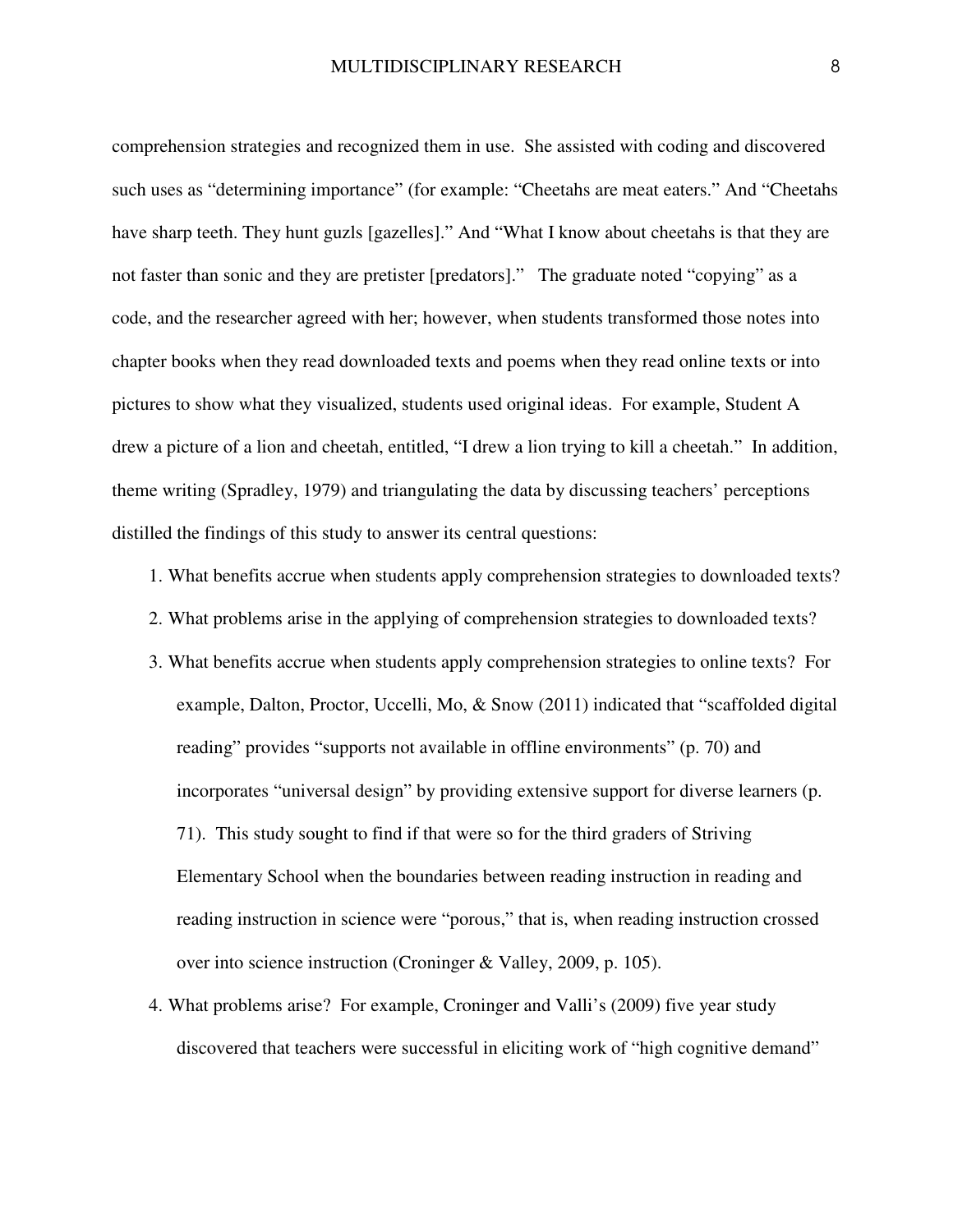(p. 101) when they focused on "managing instructional activities more than on student behaviors" (p. 103). The study sought to avoid focusing on student behaviors.

#### **Results**

 Both benefits and challenges surfaced during the school year in which this research project took place. Benefits included student engagement in their reading online and outweighed challenges which included the difficulty of finding science texts online at third graders' reading level.

#### **Benefits**

Benefits to applying comprehension strategies to downloaded and online texts included the fact that applying comprehension strategies provided a purpose for reading (Vacca, Vacca, Gove, Burkey, Lenhart, & McKeon, 2009). For example, when Students B and C took notes on the computer as they read about tigers on the *Panthera Tigris website on the Yahooligan search engine* [http://animaldiversity.ummz.umich.edu/site/accounts/information/Panthera\_tigris.html], it was apparent that they were interested in the information they could visualize ( $\tau$ igers have a reddish orange coat with vertical black stripes along the flanks and shoulders that are big in size length. Some tigers have pale fur.), the information they determined was of importance (Some tigers weigh 423 kg.), and the information that answered their questions (The dangers of the tigers are the humans that try to kill them. The reasons tigers survive is because of their claws and their camouflage), all important comprehension strategies. Benefits also included the fact that these students liked animals and could easily put themselves into the position of "being" the animal, as Kucan (2007) advocated and as can be seen in the following poem by Students B and C: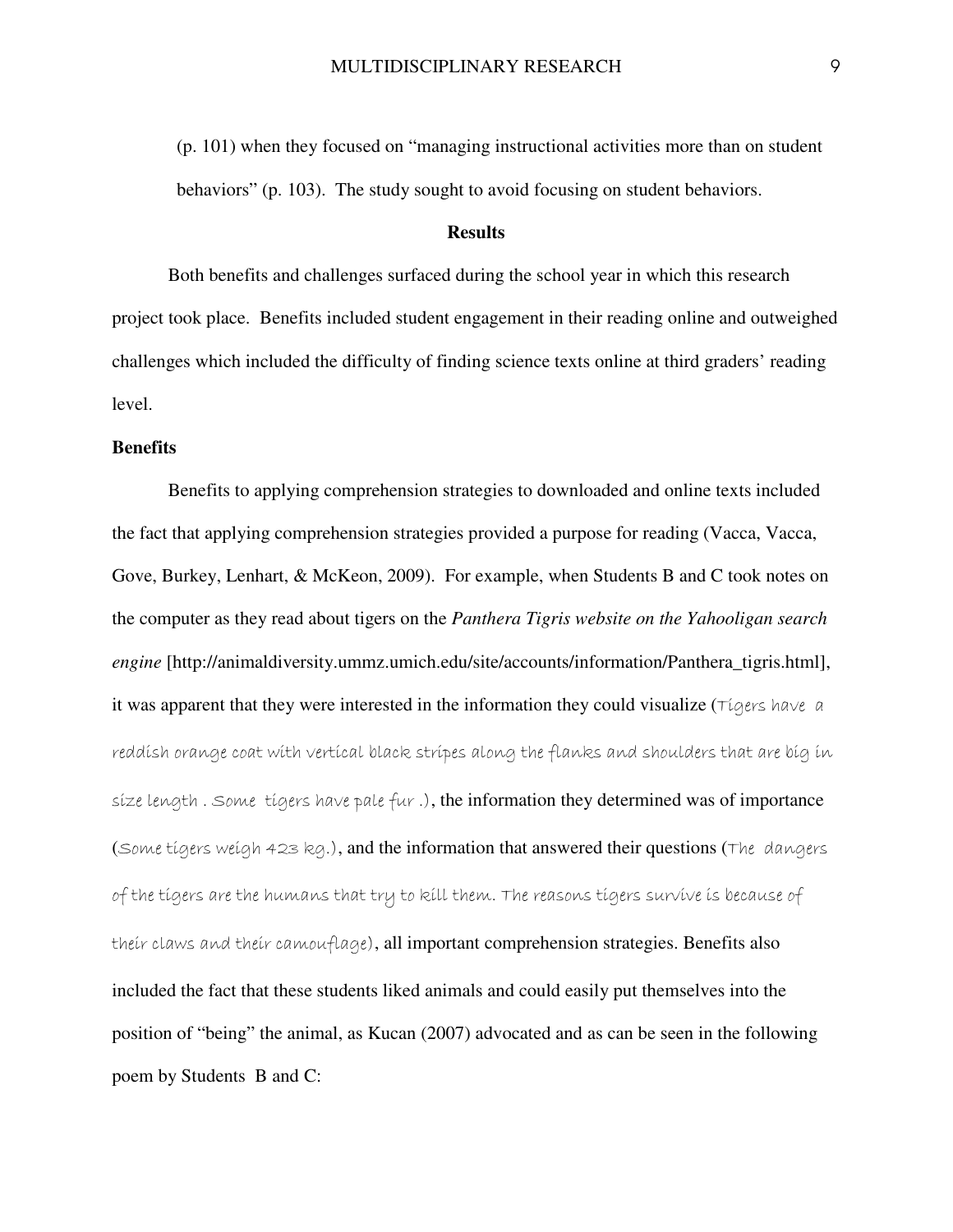I Am the Tiger! I am the Tiger! The jungle is getting destroyed. I will fight with might to the death and void. They try to kill me because they like my fur, my meat, my bone medicine. They like our fur because it is soft. They like my meat because it is tasty. They want our jungle for houses.

Applying comprehension strategies enabled students to understand complex ideas (Coiro, 2011). For example, in order to apply the determining importance comprehension strategy, Student D took the following notes from the *Panthera Tigris* website

[http://animaldiversity.ummz.umich.edu/site/accounts/information/Panthera\_tigris.html]. In taking the notes, Student C realized the tiger's power when, even though the tiger only weighed 423 kg, it could carry a gaur bull weighing 700 kg:

1.Tigers are powerful because they carried a 700 kg gaur bull.

2.Some tigers weigh 423 kg.

For another example, visualizing enabled students to grasp the relative position of animals to their prey and the importance to survival. They applied their visualizing strategy to all their senses:

I saw: a group of cheetahs (male, brothers) running around (833 square kilometers 322 square miles)

I heard: roaring, tumbling, and chirping birds.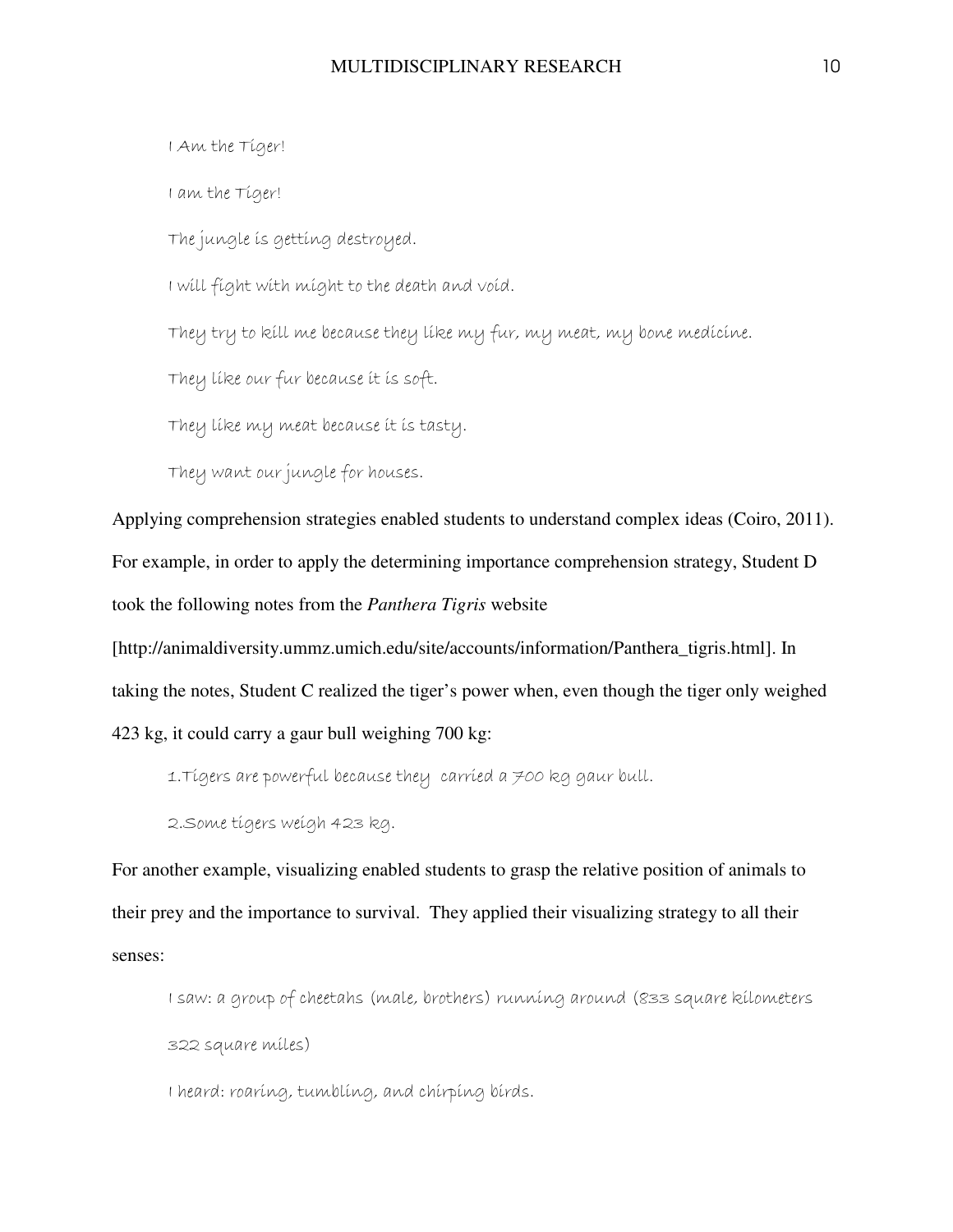I smelled: the grass.

I learned: that cheetahs (male, brothers) barely live alone and that cheetahs run a lot.

And:

I saw cheetahs with their cubs.

I heard the wind blowing.

I smelled the meat that the cheetah was eating and the field they were running in.

I tasted the meat that I found.

I touched the grass below me.

I learned that a cheetah runs faster than one mile, and they hunt food for their cubs and themselves.

Benefits to applying comprehension strategies to online texts were many. Students were excited to use the computer lab and motivated to read online. Students learned to navigate a safe site (Yahooligans) recommended by Leu, et. al. (2004) as one of the safe sites it is important to provide for younger children (p. 305).

Utilizing another comprehension strategy, self-questioning, students were able to ask their own questions related to state science standards that call for students to understand "Organisms can survive and reproduce only in environments that meet their basic needs" (Connecticut Department of Education, 2010, p. 35) after the researcher used guided release of responsibility to model self-questioning ("What has helped the tiger survive?") then thinking aloud to determine the answer before guiding students in the same process (Pearson and Gallagher, 1983; Brown , 2008; Lanning, 2009).

Students selected their own articles to read to find answers to self-questions.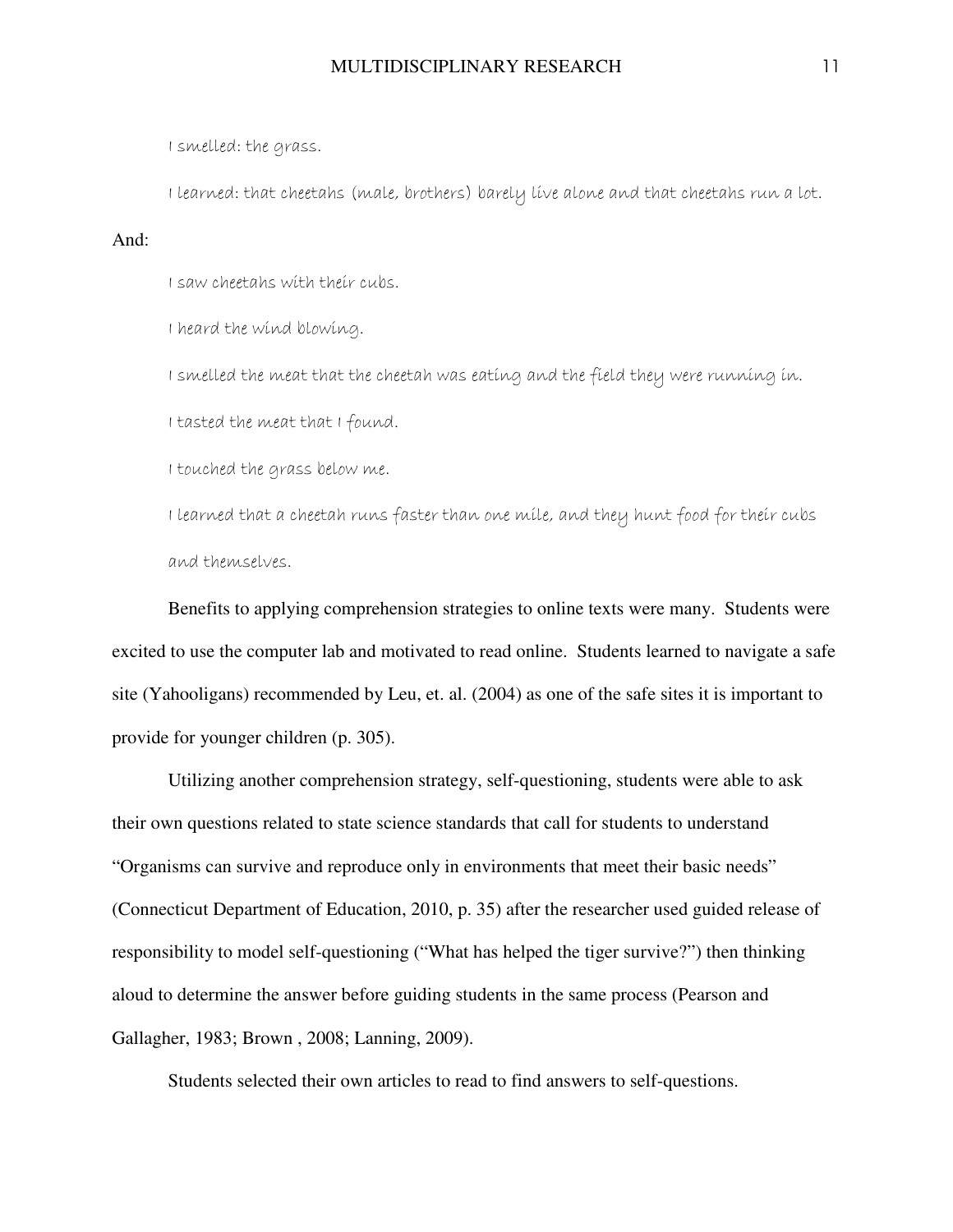Students learned key concept words, such as *adaptation, advantage, camouflage, hibernation,*  and *migration*, as apparent in the "I" passage Student E wrote when making an inference about the way she would feel if she were a tiger: I am a tiger and I eat flesh. People destroyed my habitat. They kill us because they use us for meat, fur, and medicine. Tigers like me live in Africa. It's very hot in Africa. We search for flesh out in Africa too. The food we like to hunt is antelopes and other animals.

Students learned standards that applied to the animals. An important state standard for Grade 3 was "Plants and animals have physical and behavioral adaptations that allow them to survive in certain environments" (Connecticut State Department of Education, 2010, p. 35). Student F first wrote an "All About" book about cheetahs and later revised his ideas to produce a chapter book about cheetahs. Because the chapter book was intended for first graders, each chapter had one idea with room left for pictures of cheetahs. Student F applied his inferring comprehension strategy to determine what first graders would like to know about cheetahs. His one page ideas included the following: Cubs only live with their mom for a year and a half...Cheetahs climb on hills to find their food…Cheetahs don't roar like lions. They hiss and chirp…Cheetahs live about 6.9 years in the wild…

Students responded both online and to downloaded texts to "requests for complex forms of thinking" (Croninger & Valli, 2009, p. 101), as is shown in the empathy for the tiger in Student G's reflection:

I am the TIGER. I am sad because hunters are destroying my habitat just because they want my fur. People should stop killing tigers just for fur. The tiger does not like that. Hunters should be ashamed of themselves. GOOD LUCK, TIGERS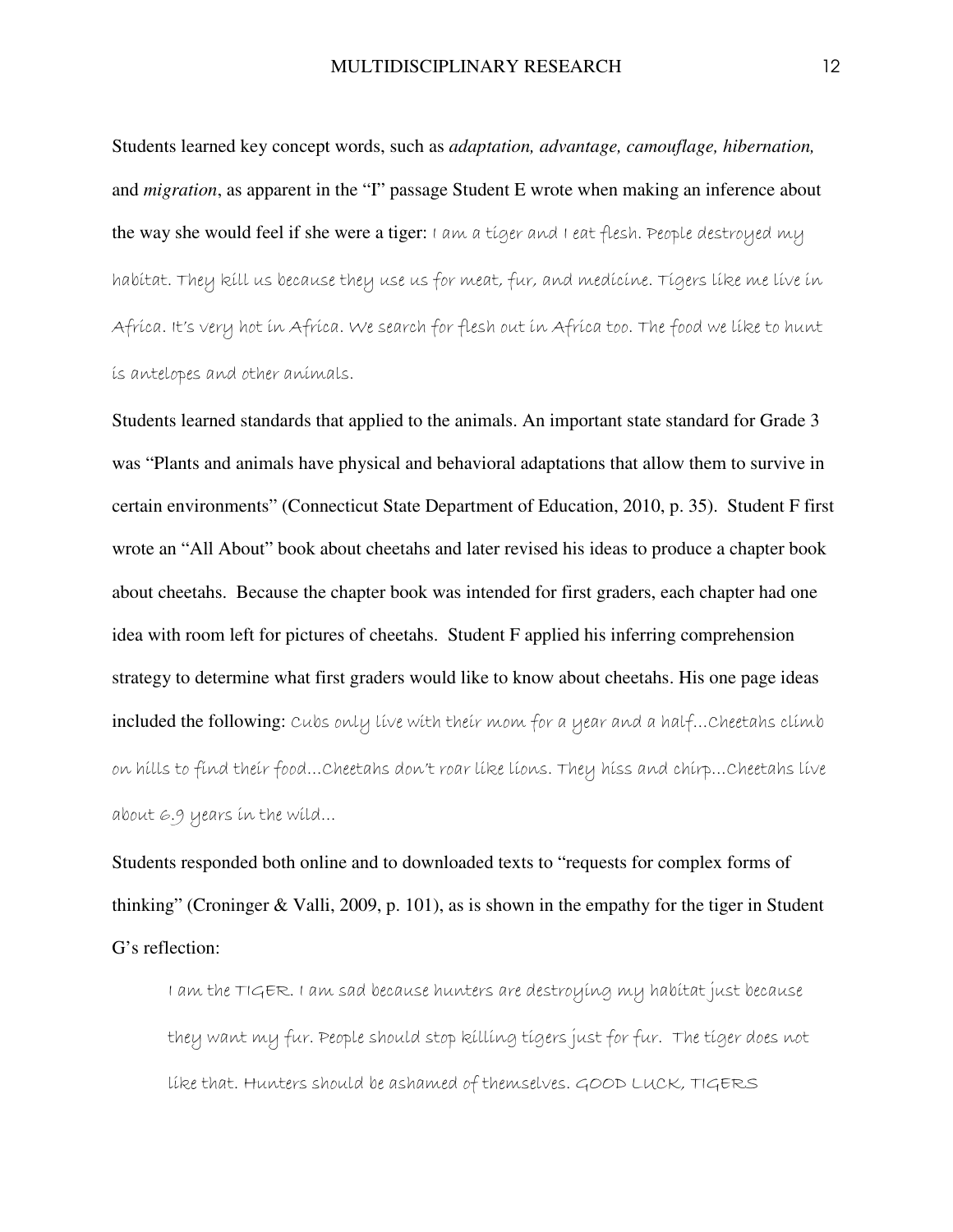Student H's reflection was equally empathetic, but with the understanding that what endangered the tiger's habitat also endangered the human habitat, a very complex form of thinking for third grade:

I am a tiger in the forest. I am sad and lonely because people are cutting down trees with chainsaws, and now because of that we have a harder life because we are not getting enough oxygen. Please help us tell people that we need trees, but it's not just bad for us in the environment. It's bad for you, too! And they sometimes eat us! That is even worse!

#### **Problems**

Problems included the finite number of texts available to be downloaded or read online at the reading level of third graders, particularly struggling readers. Even though experts in the field recommended websites where valuable texts are available (Leu, Leu, & Coiro, 2004), frequently those websites are no longer funded, as is the case of the Eisenhower National Clearinghouse for Mathematics and Science Education (http://www.enc.org/), or difficult for students to navigate, as in the case of Frank Potter's Science Gems (www.sciencegems.com/), or established to sell publications on the topic students are searching, as in the case of wwww.nsta.org/main/sciencesites/). However, when students did find a website they liked [http://animaldiversity.ummz.umich.edu], they found important information to answer their classmates' questions about tigers. What follows is a compilation of student's answers the researcher recorded on the white board to the question: What helps tigers survive?

Food, water, a big area to live…tall grass.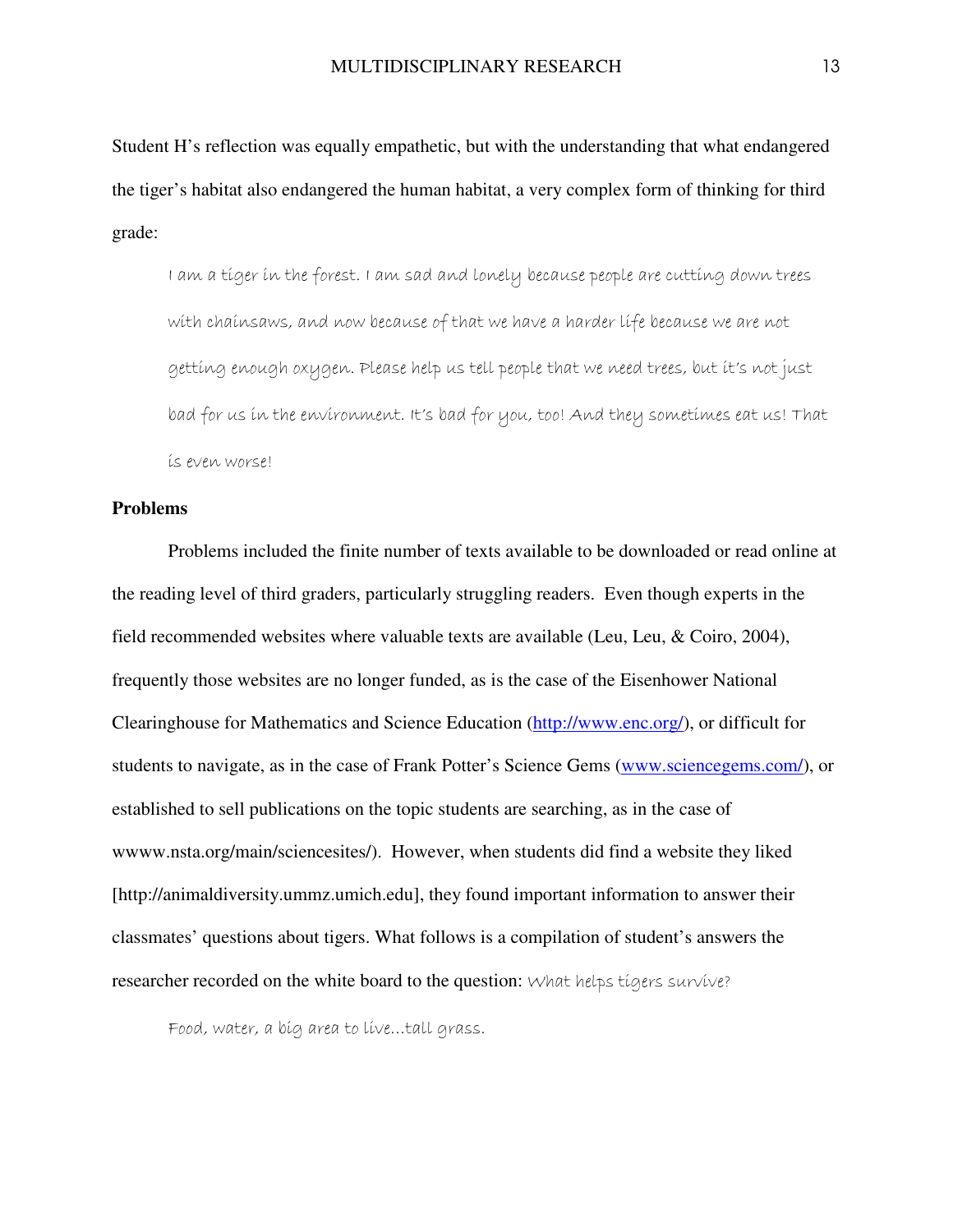Tigers survive because their claws can help them climb trees and when the hunters come, they may not see them.

Tigers can live in lots of habitats. Tigers' stripes can match the tall grass. Tigers' eyes can see in the dark if any predators are close by.

The tiger can survive by blending in and they can hide.

The tiger hunts at night time, and tigers use their night vision, so that their prey will not see them in the night.

Tigers survive by using sight and hearing to catch prey.

I think their strength because the article says it dragged a bull, and that means they're strong.

On the other hand, a problem occurred when students were not fluent and volunteered to read aloud from websites, downloaded texts, or their own notes which they sometimes transferred literally from the website without fully understanding, as in the case of Student I:

Tigers have reddish and orange coats with vertical black stripes along the flanks and shoulders that vary in size, length, and spacing. Some subspecies have paler fur and some are almost fully white.

The student's lack of comprehension came, no doubt, from his having been encouraged to select the article he would like to read (Smith & Wilhelm, 2002), and he selected one with words like "vertical," "flanks," and "subspecies" that were beyond his understanding.

Other problems resulting from applying comprehension strategies to texts read online included the difficulty of providing feedback in a timely manner. "Elaborated feedback" makes the difference in students' online achievement, according to Meyer, Wijekumar, Middlemiss,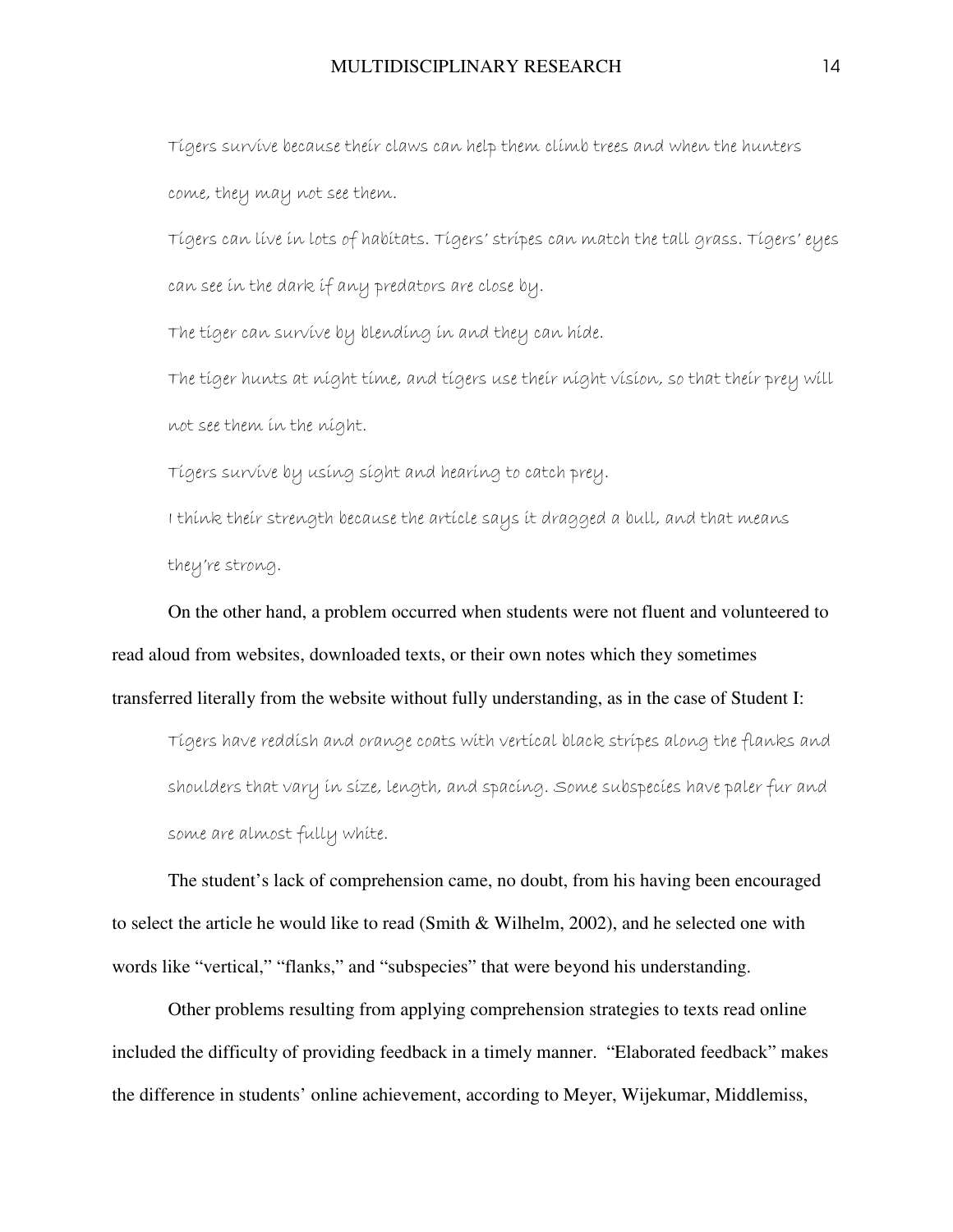Higley, Lei, Meier, & Spielvogel (2010, p. 86). However, it was impossible to reach 24 students in a timely fashion, even when several were working in pairs, and, as always, the classroom teacher was helping. Further, reading online was ephemeral. Once the website disappeared, so did the students' interest, or so this study found.

#### **Conclusions and educational implications**

According to Marsh (2011), both offline and online worlds offer the opportunity to engage in authentic activities that develop the skills to navigate a digital world. This study found that students easily learned comprehension strategies and just as easily applied them, online and offline. However, students navigated texts more enthusiastically online. In fact, the five struggling readers in Miss Camellia's class who were disengaged in the classroom when asked to read downloaded texts actually ran to reach the basement computer room, logged on immediately to the Yahooligans website, and continued their work from the week before, saving their notes into "their" space. Coiro (2011) discussed the way "skilled readers" approached the task of reading online by planning in advance to avoid distractions of the Internet; "negotiating" online texts by applying strategies for "determining important ideas…investigating author credentials…and corroborating questionable claims." (p. 109). Coiro explained that students must monitor comprehension and "apply fix-up strategies" such as rereading, adjusting speed, clarifying understanding; read, write, and reflect reciprocally by "summing up…, making connections, looking deeper, asking questions, and contributing their own ideas…" (p. 109). Only through applying the steps Coiro recommended did students in this study master the process of reading complex texts online or offline. For example, students in Miss Camellia's class asked the question: "What adaptations help tigers survive?" They shared orally after reading, "It's large, 267 kg or 587 lbs, which makes it stronger than its prey." "It eats monkeys,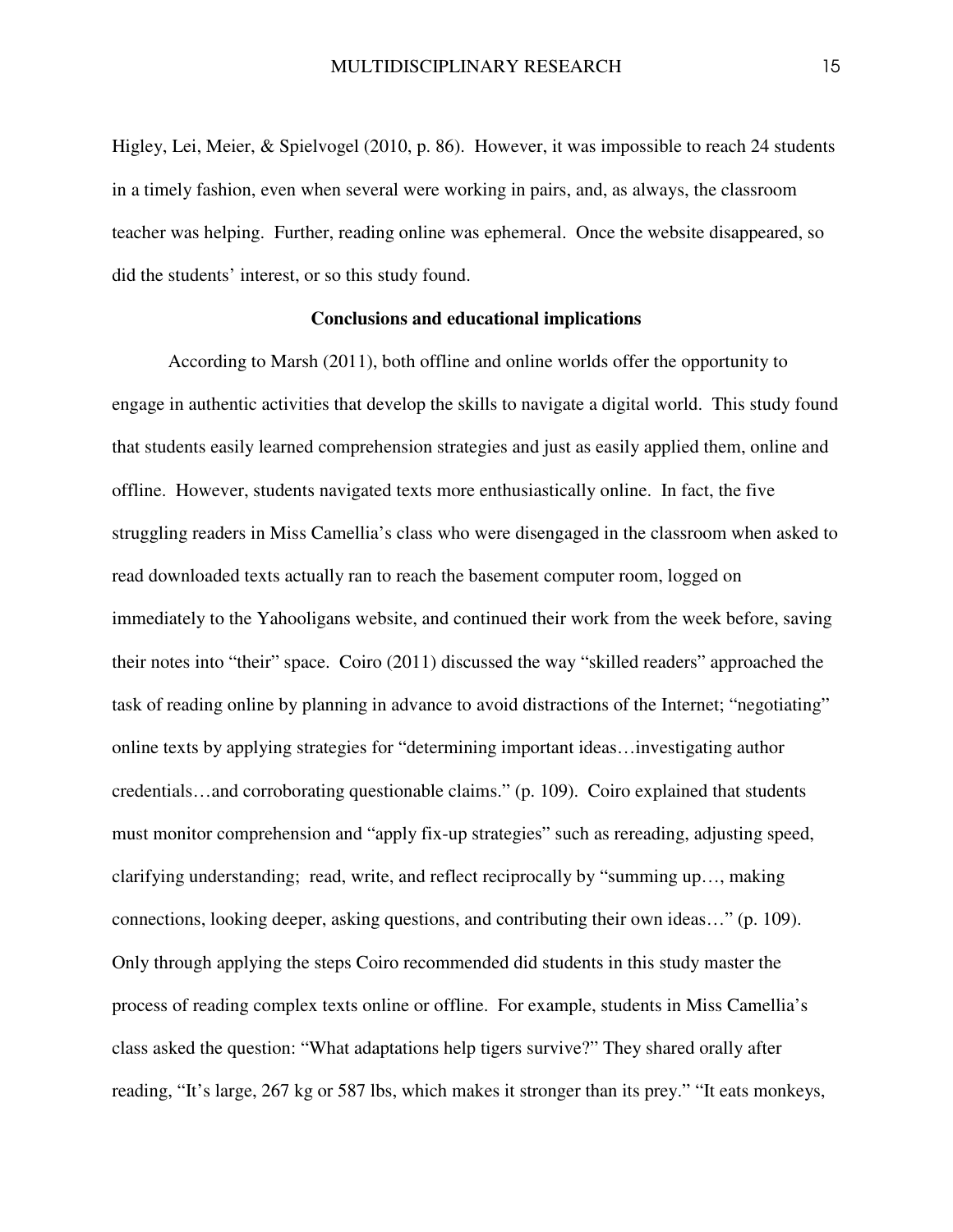buffalo, African young elephants." "It can blend in the tall grass because its body markings give it camouflage." Students were also able to monitor their own comprehension by identifying points of confusion: "I was confused by the word 'originated.' I don't know what it means." "I was confused by some cheetah history. It didn't make sense." "I was confused by the word 'genetics' and the word 'climatic.'" I was confused by the word 'inbreeding.'"

Croninger and Valli (2009) identified three forms of shared responsibility for reading instruction: 1) supplemental shared instruction where classroom instruction is supplemented outside the classroom with tutorials, intervention programs, and reading tutorials; 2) simultaneous shared instruction where teaching responsibility is shared by another adult in the same classroom, and 3) sequential shared instruction, where a teacher is given responsibility for students previously assigned to another teacher (p. 104). This study of the five third grades in one northeastern urban elementary school found a different pattern: Of the five third grade classrooms that moved students from their heterogeneous homerooms to homogeneous groups for a two and a half hour literacy block, four classes had no additional support for students, while one classroom had four teachers in attendance simultaneously: the classroom teacher and three additional teachers, including the ELL support teacher, the special education support teacher, and the reading support teacher.

Anderson & Shattuck (2012) described keynote addresses in which they asked audiences to remember research projects that, like medical research, had made a difference. Rarely, did educators think of any but "trivial outputs" (p. 18). This researcher agreed with the authors that the results were "depressing" (p. 18). For this researcher, though, the research reported here was significant in that it engaged students fully in online, more than offline, reading; enlisted the full cooperation and full participation of the third grade teachers of the students described—for all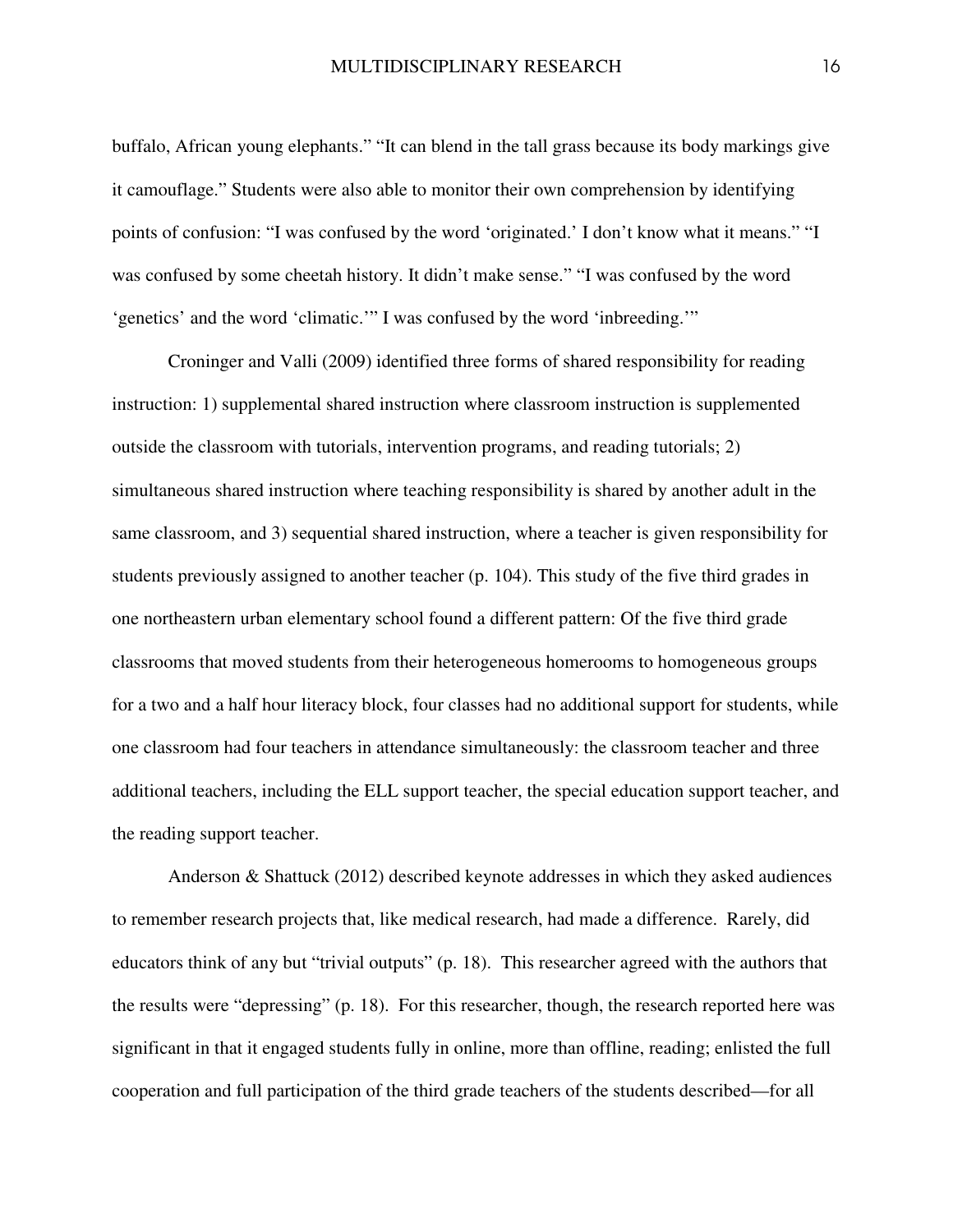but the one teacher who was not free to accompany her five students to the computer lab; and close to full compliance with "Design-based Research," as described by Anderson and Shattuck (2012) that can only occur when teachers and researchers become partners because it is "situated in a real educational context," focuses on a "significant intervention," uses a "variety of research tools and techniques," leaves "room for improvements in the design," involves a "collaborative partnership between researchers and practitioners," and is not designed to create "grand theories" (pp. 16-27). In addition, with Gladson-Billings (2012), this project asked, "What is right with African American students and what happens in those classrooms where teachers are successful with them?" (p. 117). What happened in this study was that teachers respected all students for their personal and intellectual strengths and valued their contributions to the classroom community and intellectual store of information. Rather than organizing their perceptions around "failure," or seeing students as "culturally deprived" or "culturally deficient," each third grade teacher, administrator, and this researcher believed "deeply in the intellectual capability of the student and his or her own efficacious abilities" (Ladson-Billings, p. 117). It made the difference.

One feature of Design Based Research (Anderson & Shattuck, 2012) is that it is never finished. Next time the researcher would propose to the teachers that we start, right from the beginning, to plan for students to submit their data to one the projects listed on Global SchoolNet's Internet Projects Registry at htt;//www.gsn.org/pr/index.html (Leu, Karchmer, & Leu, 2003, p. 463), perhaps the "Global Virtual Classroom Web Design Contest" where students work with students of other countries to design an "educationally productive" website that shares the content they have learned (Retrieved from http://www.gsh.org/GSH/pr/search.cfm]. In this way students can experience the "fundamental change in the nature of classroom literacy"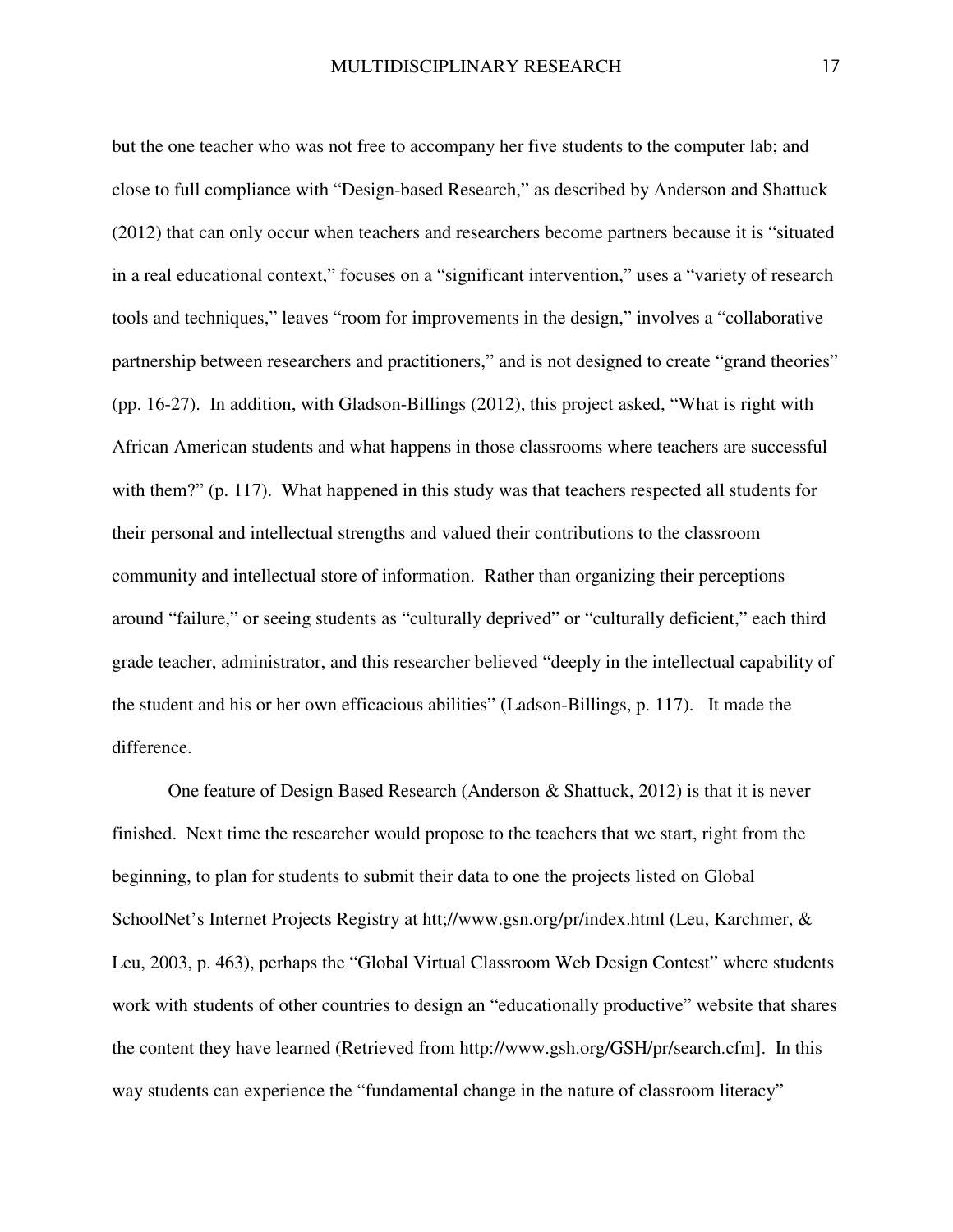because "the Internet breaks down traditional classroom walls" and makes all that students do inside the classroom accessible to other students in other classrooms (Leu, et. al., 2003, p. 467).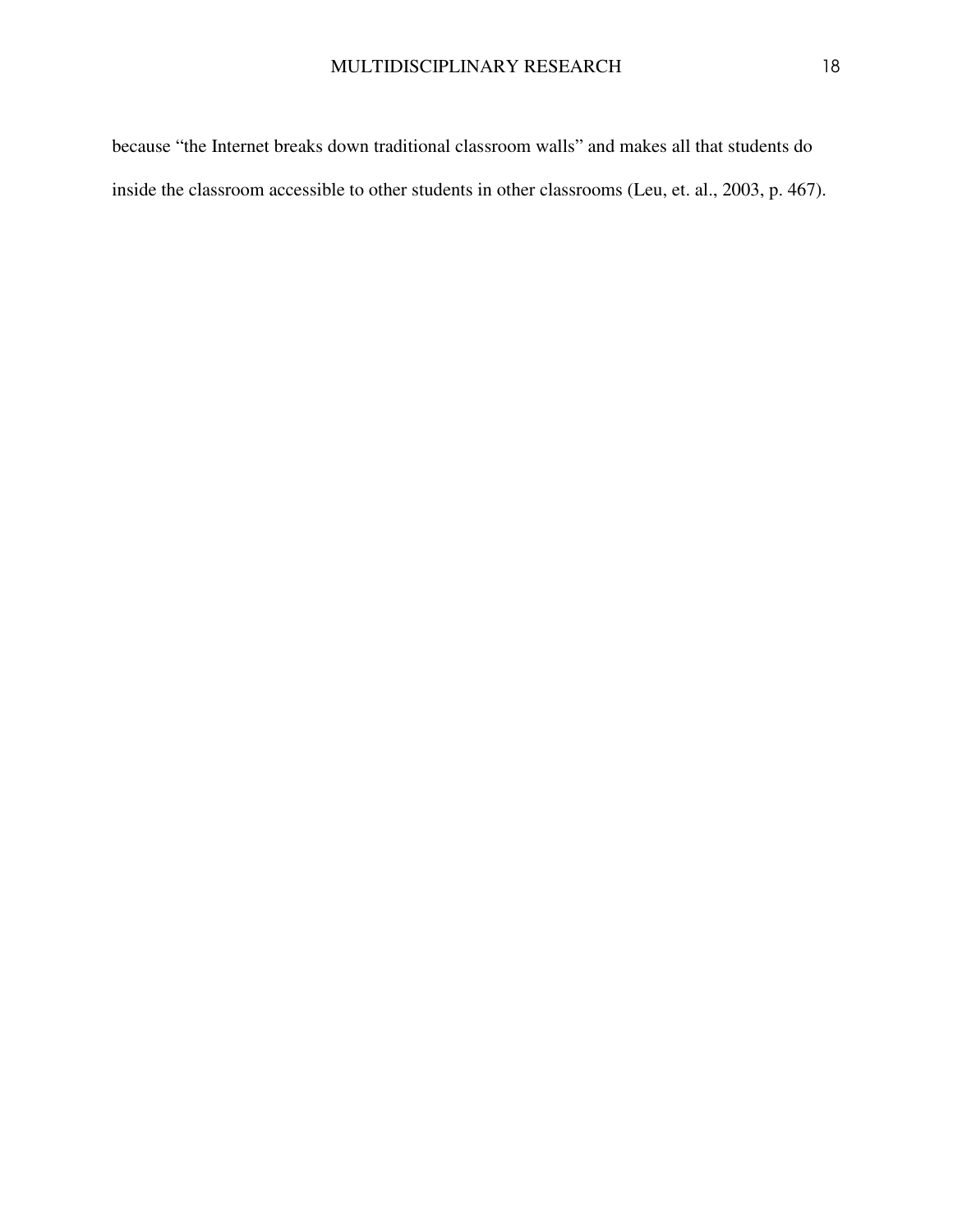#### **References**

- Agar, M. H. (1980). *The professional stranger: An informal introduction to ethnography.* New York: Academic Press.
- Almasi, J. F. (2003). *Teaching strategic processes in reading*. New York: The Guilford Press.
- Anderson, T., & Shattuck, J. (2012). Design-based research: A decade of progress in education research? *Educational Researcher,41*(1), 16-25.
- Boody, R. M. (2009). A rationale for participant evaluation. *Educational Research Quarterly*, *32*(3), 47-59.
- Brown, R. (2008). The road not yet taken: A transactional strategies approach to comprehension instruction. *The Reading Teacher 6 (7),* 538-547.
- Brown, R., Pressley, M., Van Meter, P., & Schuder, T. (1996). A quasi-experimental validation of transactional strategies instruction with low-achieving second grade readers. *Journal of Educational Psychology, 88*(1)*,* 18-37.
- Calkins, L. M. (2001). *The art of teaching reading.* New York: Longman.
- Cleveland, K. P. (2011). *Teaching boys who struggle in school: Strategies that turn underachievers into successful learners.* Alexandria, VA: ASCD.
- Clyde, J. A., Barber, S. Z., Hogue, S. L., & Wasz, L. L. (2006). *Breakthrough to meaning: Helping your kids become better readers, writers, and thinkers*. Portsmouth, NH: Heinemann.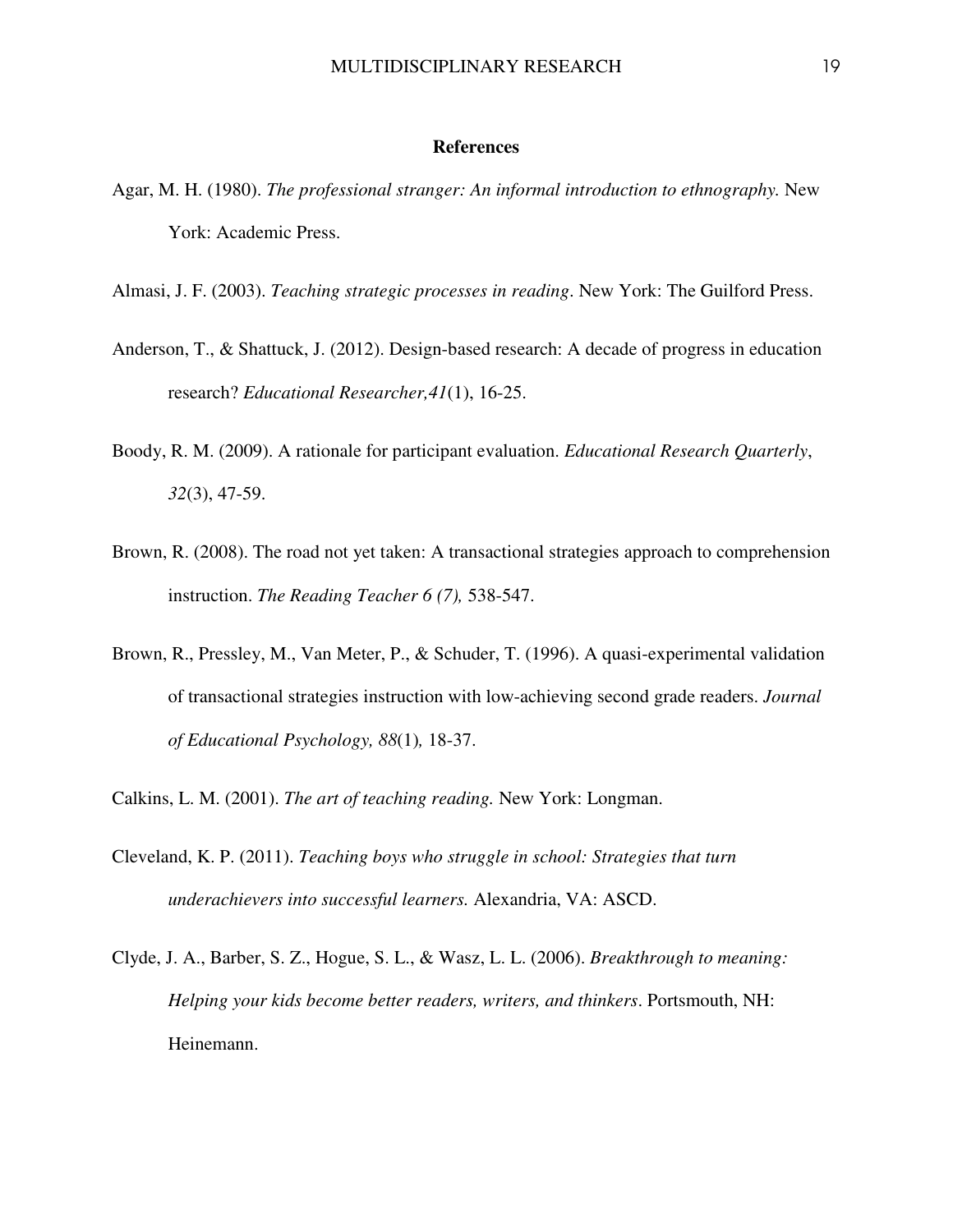- Coiro, J. (2011). Talking About Reading as Thinking: Modeling the Hidden Complexities of Online Reading Comprehension. *Theory Into Practice*, *50*(2), 107-115. doi:10.1080/00405841.2011.558435
- Common Core State Standards Initiative. (2010). Retrieved from http://www.corestandards.org/the-standards.
- Common Core State Standards Initiative. (2010). Appendix A. Retrieved from http://www.corestandards.org/assets/Appendix\_A.pdf

Connecticut State Department of Education. (2010). *Prekindergarten-grade 8 curriculum standards and assessment expectations: Science*. Retrieved from http://www.sde.ct.gov/sde/lib/sde/pdf/curriculum/science/pk8\_science\_curriculumstandar ds2011.pdf.

- Connecticut State Department of Education. (2012). CeDAR, Connecticut Education Data and Research. Retrieved from http://sdeportal.ct.gov/Cedar/WEB/ct\_report/CedarHome.aspx.
- Croninger, R. G., & Valli, L. (2009). "Where is the action?" Challenges to studying the teaching of reading in elementary classrooms. *Educational Researcher, 38(2),* 100-108.
- Csikszentmihalyi, M. (1990). *Flow: The psychology of optimal experience.* New York: Harper and Row.
- Dalton, B., Proctor, C. P., Uccelli,P., Mo, E., & Snow, C. E. (2011). Designing for diversity: The role of reading strategies and interactive vocabulary in a digital reading environment for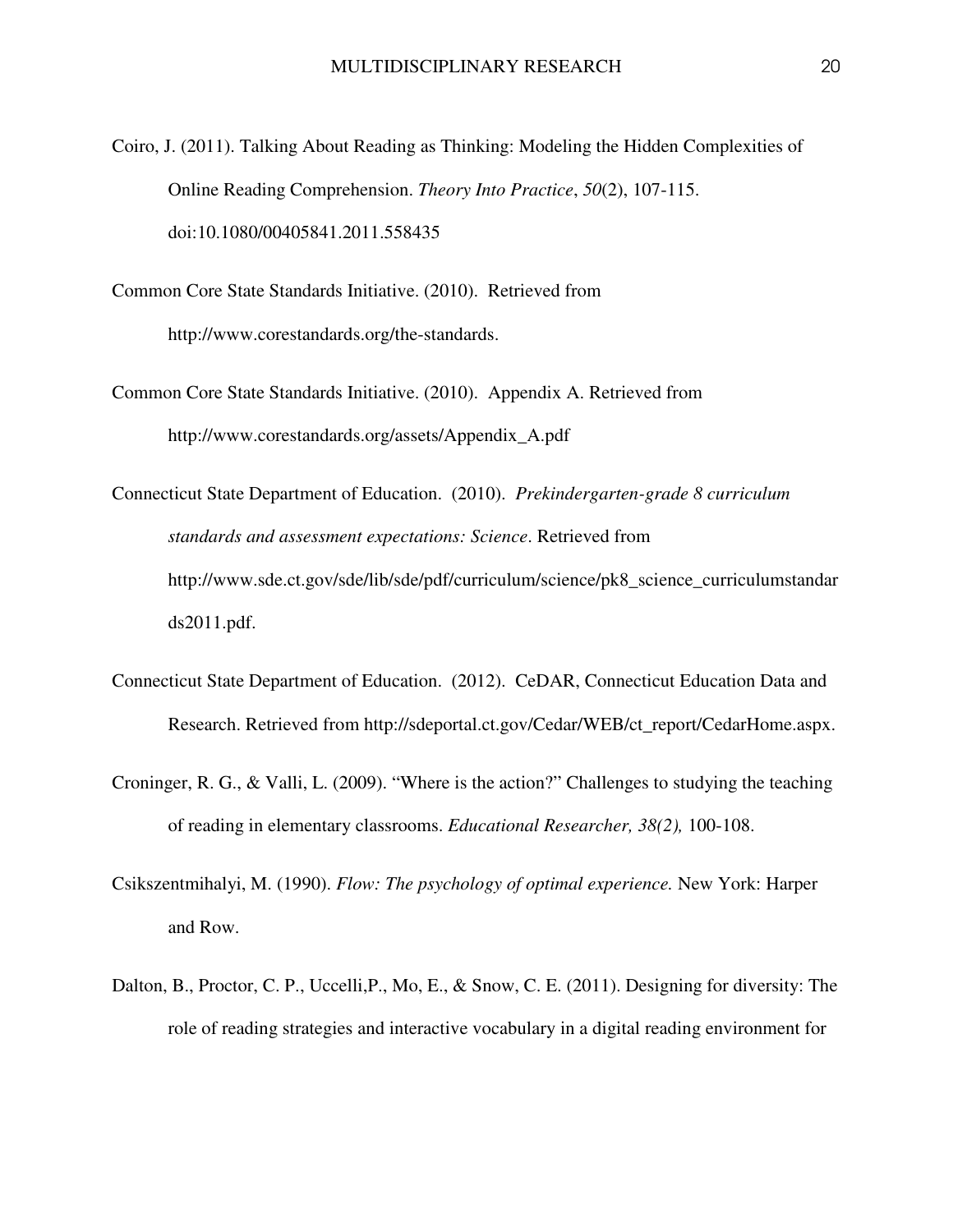fifth-grade monolingual English and bilingual students. *Journal of Literacy Research, 43*(1), 68-100.

- Dougherty, E. (2012). *Assignments matter: Making the connections that help students meet standards. Alexandria, VA: ASCD.*
- Echevarria, J., Vogt, M.E., Short, D. J. (2000). *Making content comprehensible for English language learners: The SIOP model. Boston: Allyn & Bacon.*
- Geertz, C. (1973). *The interpretation of cultures: Selected essays by Clifford Geertz.* New York: Basic Books.
- Glaser, B. G., & Strauss, A. L. (1967). *The discovery of grounded theory: Strategies for qualitative research.* New Brunswick, NJ: Aldine Transaction.
- Kamberelis, G., & Dimitriadis, G. ( 2005). *On qualitative inquiry: Approaches to language and literacy research. New York: Teachers College Press and National Conference on Research in Language and Literacy (NCRLL).*
- Keene, E. O., & Zimmermann, S. ( 2007). *Mosaic of thought (2nd Ed.): The power of comprehension strategy instruction.* Portsmouth, NH: Heinemann.
- Kucan, L. (2007). "I" poems: Invitations for students to deepen literary understanding. *The Reading Teacher*, 60, 518-525.
- Ladson-Billings, G. (2012). Through a glass darkly: The persistence of race in education research and scholarship. *Educational Researcher, 41*(4), 115-120.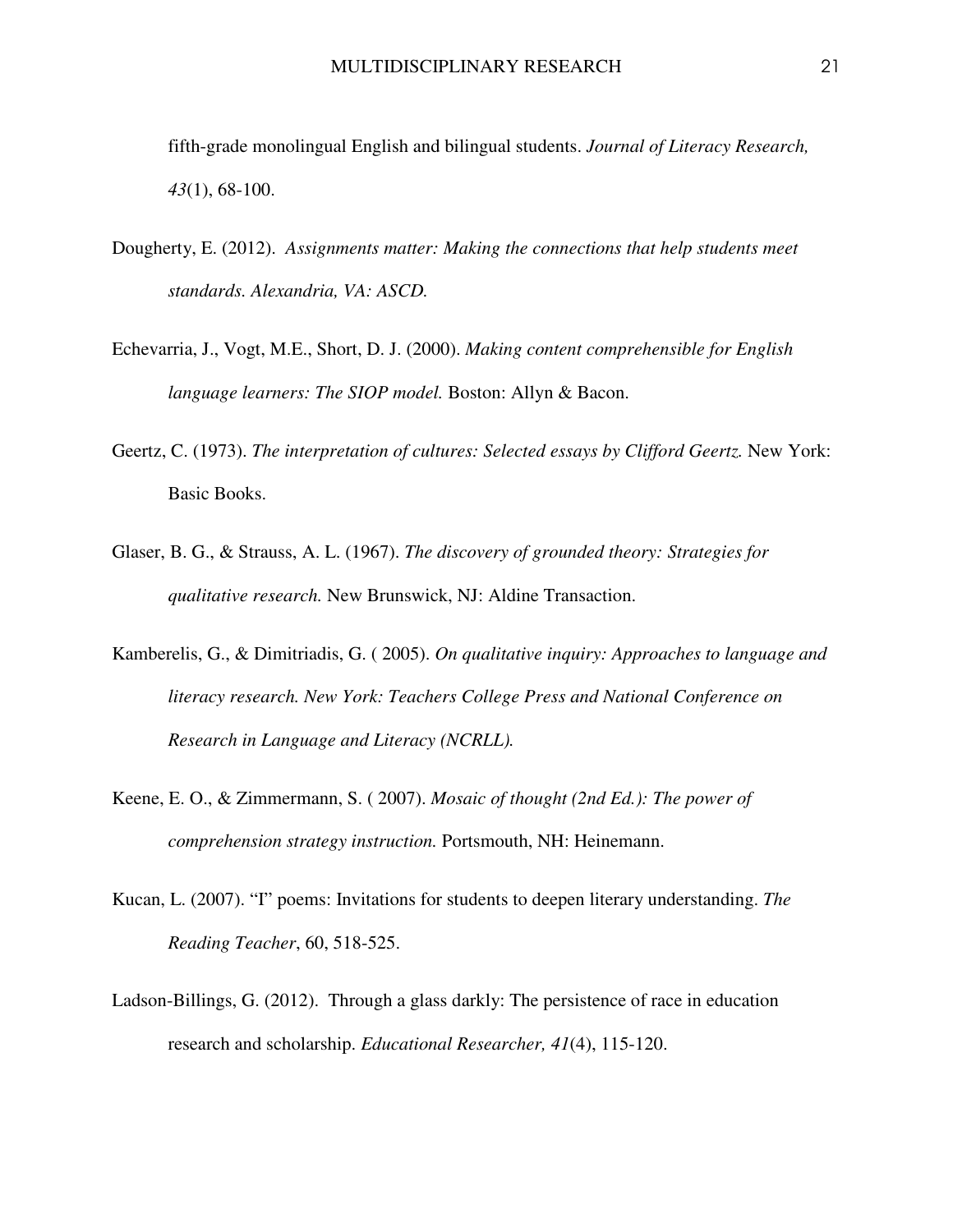- Lanning, L. (2009). *Four powerful strategies for struggling readers grades 3-8: Small group instruction that improves comprehension*. Thousand Oaks, CA and Newark, DE: Corwin Press and International Reading Association.
- Leu, D. J., Jr., Karchmer, R. A., & LeuD. D. (2003). The Miss Rumphius effect: Envisionments for literacy and learning that transform the Internet. In P. A. Mason & J. S. Schumm (Eds.), *Promising practices for urban reading instruction* (pp. 457-469). Newark, DE: International Reading Association.
- Leu, D. J., Leu, D. D., & Coiro, J. (2004). *Teaching with the internet k-12: New literacies for*  new times, 4<sup>th</sup> Ed. Norwood, MA: Christopher-Gordon Publishers.
- Marsh, J. (2011). Young children's literacy practices in a virtual world: Establishing an online interaction order. *Reading Research Quarterly, 46*(2), 101-118.
- No Child Left Behind Act of 2001, Pub. L. No. 107-110, 115 Stat. 1325 (2002).
- Nolen, A. L., & Vander Putten, J. (2007). Action research in education: Addressing gaps in ethical principles and practices. *Educational Researcher, 36*(7), 401-407.
- NVivo 9 Software (2010). Doncaster, Victoria,Australia: QSR International. Retrieved from http://www.qsrinternational.com/products\_nvivo.aspx.
- Pearson, P.D., & Gallagher, M.C. (1983). The instruction of reading comprehension. *Contemporary Educational Psychology*, 8, 317–344.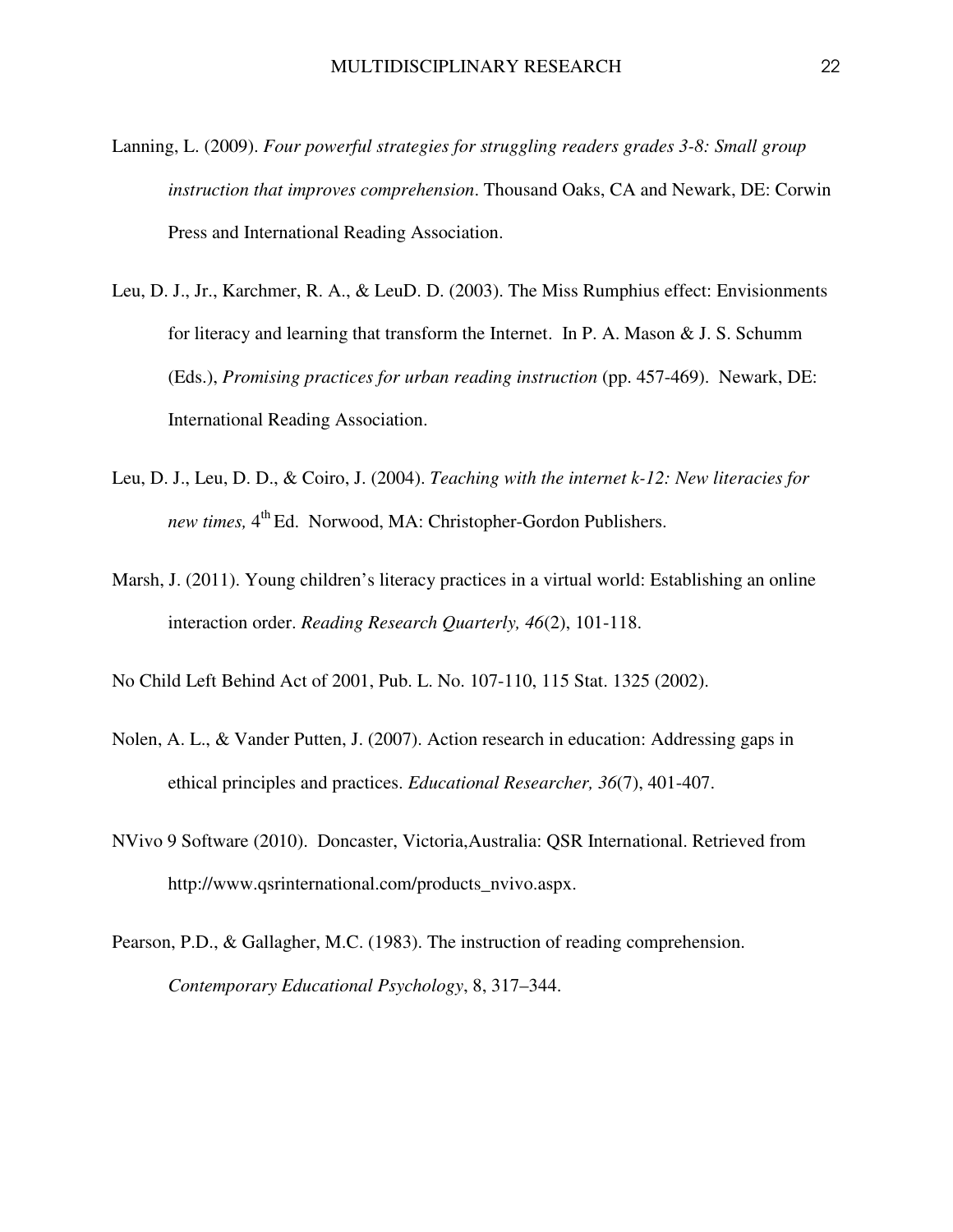- Pressley, M. (2000). What should comprehension instruction be the instruction of? In M. L. Kamil, P. B. Mosenthal, P. D. Pearson, & R. Barr (Eds.), *Handbook of Reading Research* Vol. 3. (pp. 209-225). Mahwah, NJ: Lawrence Erlbaum.
- Pressley, M. (2001). Effective beginning reading instruction. A paper commissioned by the National Reading Conference. Chicago, IL: National Reading Conference.
- Pressley, M., Mohan, L., Raphael, L. M., & Fingeret, L. (2007). How does Bennett Woods Elementary School produce such high reading and writing achievement? *Journal of Educational Psychology 99*(2), 221-240.
- Rathman, P. (1991). *Ruby the copycat.* New York: Scholastic.
- Rizvi, S. (2012). *Multidisciplinary approaches to educational research: Case studies from Europe and the developing world.* New York: Routledge.
- Smith, M. W., & Wilhelm, J. D. (2002). *"Reading don't fix no Chevys": Literacy in the lives of young men.* Portsmouth, NH: Heinemann.
- Spradley, J. P. (1979). *The ethnographic interview.* New York: Holt, Rinehart and Winston.
- Vacca, J. A., Vacca, R. T., Gove, M. K., Burkey, L. C., Lenhart, L. A., & McKeon, C. A. (2009). *Reading and Learning to Read.* Boston: Pearson.
- Wiley, J., Goldman, S. R., Graesser, A. C., Sanchez, C. A., Ash, I. K., & Hemmerich, J. A. (2009). *Source evaluation, comprehension, and learning in Internet science inquiry tasks. American Educational Research Journal*, 46(4), 1060-1106.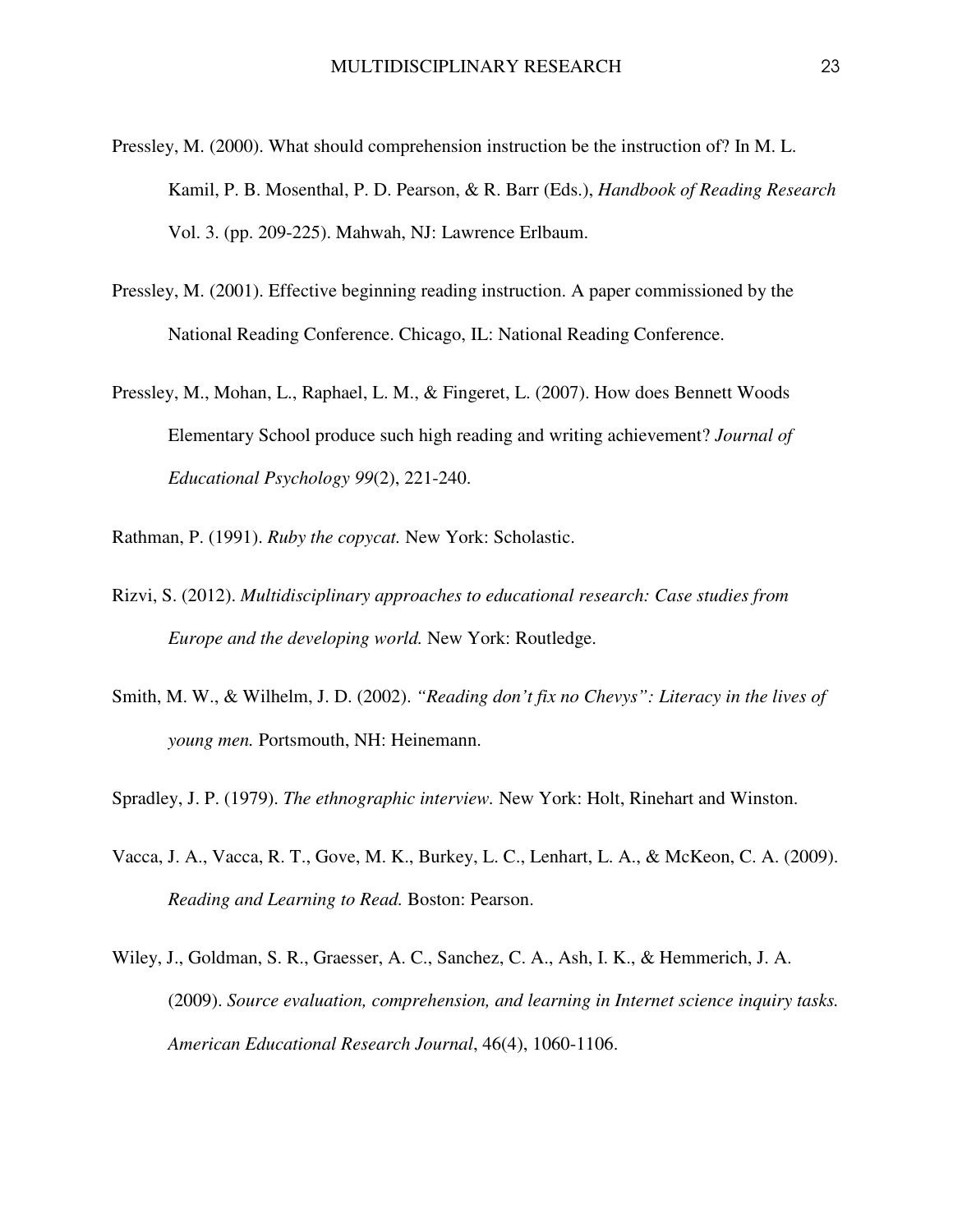Cheetah Websites

http://www.cheetah.org/?nd=about (Cheetah migration in prehistory)

http://animals.nationalgeographic.com/animals/mammals/cheetah/ (Cheetah Range)

http://kids.nationalgeographic.com/kids/animals/creaturefeature/cheetah/ (Fast Facts)

http://www.sandiegozoo.org/animalbytes/t-cheetah.html (Mammals: Cheetah)

http://www.awf.org/content/wildlife/detail/cheetah (Cheetah)

http://www.cheetahspot.com/ (Cheetahs)